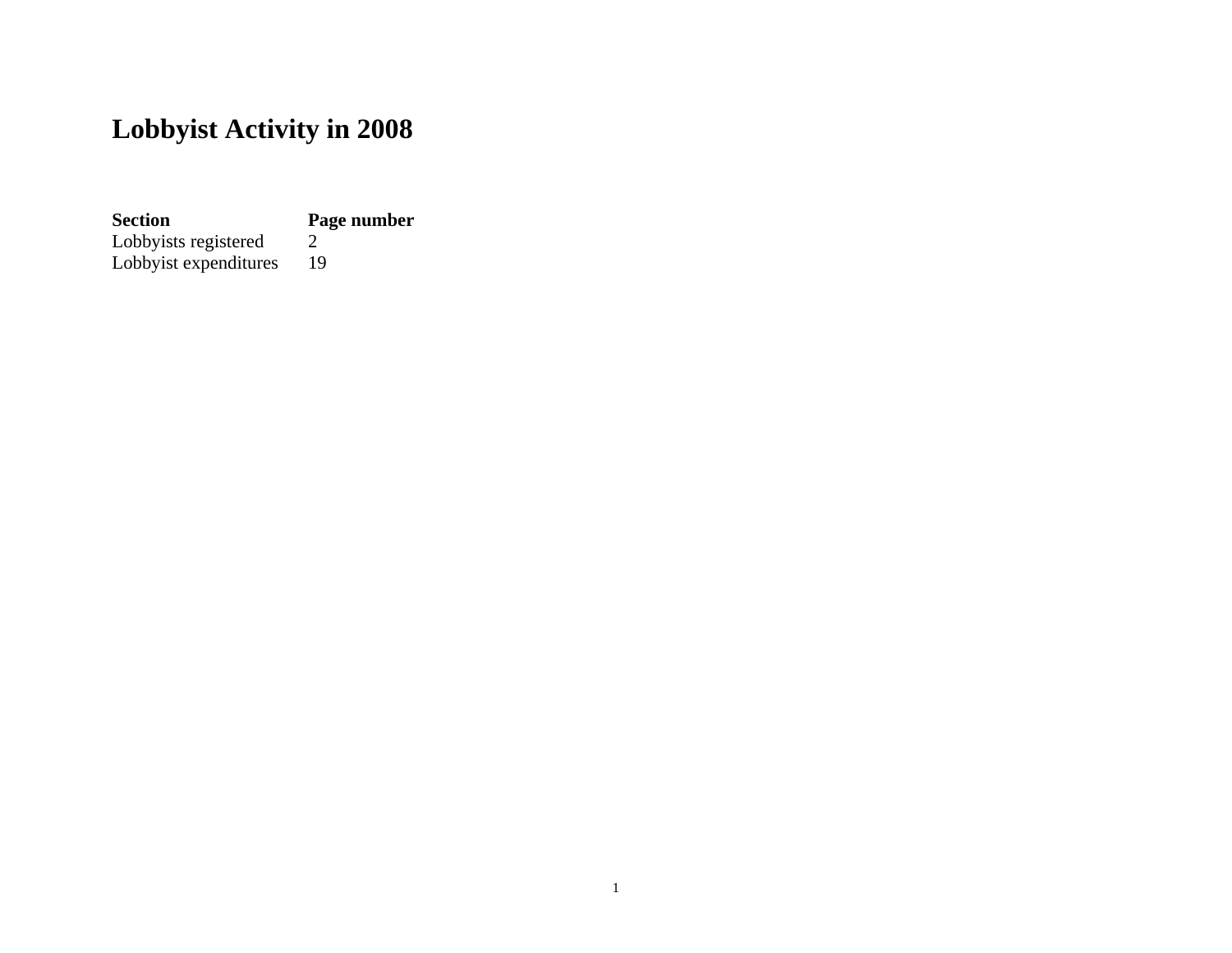## **Lobbyists registered with the Montgomery County Ethics Commission at any time during 2008**

| First<br>Name |                  |                              |                                                 |                                                                                                                              |
|---------------|------------------|------------------------------|-------------------------------------------------|------------------------------------------------------------------------------------------------------------------------------|
|               | Last Name Firm   |                              | Employer                                        | <b>Matters</b>                                                                                                               |
|               |                  |                              |                                                 | ● Pending taxicab regulations and programs associated with Chapter 53;                                                       |
|               |                  |                              |                                                 | <b>Legislation and amendments to Chapter 53;</b>                                                                             |
| Retha         | Arens            |                              |                                                 | Action Taxicab, Inc.   • Fiscal year budgets and planning                                                                    |
|               |                  |                              | Coalition for a                                 | ● Pending taxicab regulations and programs associated with Chapter 53;                                                       |
| Retha         | Arens            |                              | <b>Competitive Taxicab</b><br>Industry "CCTI"   | •Legislation and amendments to Chapter 53;<br>· Fiscal year budgets and planning                                             |
|               |                  |                              |                                                 |                                                                                                                              |
| Ashlie        | Bagwell          | Alexander &<br>Cleaver, P.A. | <b>Distilled Spirits</b><br>Council of the U.S. | •Sale and distribution of beverage and alcohol                                                                               |
|               |                  | Alexander &                  | ACS State and Local                             | • Photo enforcement and citation processing;                                                                                 |
| Ashlie        | Bagwell          | Cleaver, P.A.                | Solutions                                       | . Technology services to court system and other agencies                                                                     |
| Cynthia       |                  |                              | Holland & Knight,   Keating Development         | •Text amendments;                                                                                                            |
|               |                  | LLP                          | Company                                         | •General land use matters                                                                                                    |
|               |                  |                              | Coalition for a                                 | ● Pending taxicab regulations and programs associated with Chapter 53;                                                       |
|               |                  |                              | <b>Competitive Taxicab</b>                      | <b>Legislation and amendments to Chapter 53;</b>                                                                             |
| Lee           | <b>Barnes</b>    | Barwood Taxi                 | Industry "CCTI"                                 | • Fiscal year budgets and planning                                                                                           |
|               |                  | Lerch, Early &               |                                                 |                                                                                                                              |
| Stuart R.     | Barr             | Brewer,<br>Chartered         |                                                 | Chevy Chase Bank   .County funding for rural improvement project                                                             |
|               |                  |                              |                                                 |                                                                                                                              |
|               | Bauman           | Beveridge &<br>Diamond, P.C. | $\vert$ I.M.P                                   | Music venue in Silver Spring, MD;<br>. Possible County Council appropriation of funds for a music venue in Silver Spring, MD |
|               |                  |                              |                                                 |                                                                                                                              |
| Ralph         | Bennett          | Quorum, LLC                  |                                                 | .Assist in obtaining waiver of right of first refusal;<br>Avery Business Trust   .Obtain exemption or certificate of waiver  |
|               |                  |                              |                                                 |                                                                                                                              |
| Derick        | Berlage          | Venable, LLP Lee Barnes      |                                                 | ·Land use;<br>•Transportation                                                                                                |
|               |                  |                              |                                                 |                                                                                                                              |
| Derick        | Berlage          | Venable, LLP                 | DMJM Design (><br>AECOM, 2009)                  | •Architecture and engineering                                                                                                |
|               |                  |                              |                                                 |                                                                                                                              |
|               |                  | Shulman,                     | Rogers, Gandal, Unity Disposal &                |                                                                                                                              |
| Melissa       |                  | Pordy & Ecker,<br>P A        | Recycling, L.L.C.                               | •Fuel price adjustment<br>•Diesel fuel issues                                                                                |
|               | <b>Bernstein</b> |                              | (Bruce Bates)                                   |                                                                                                                              |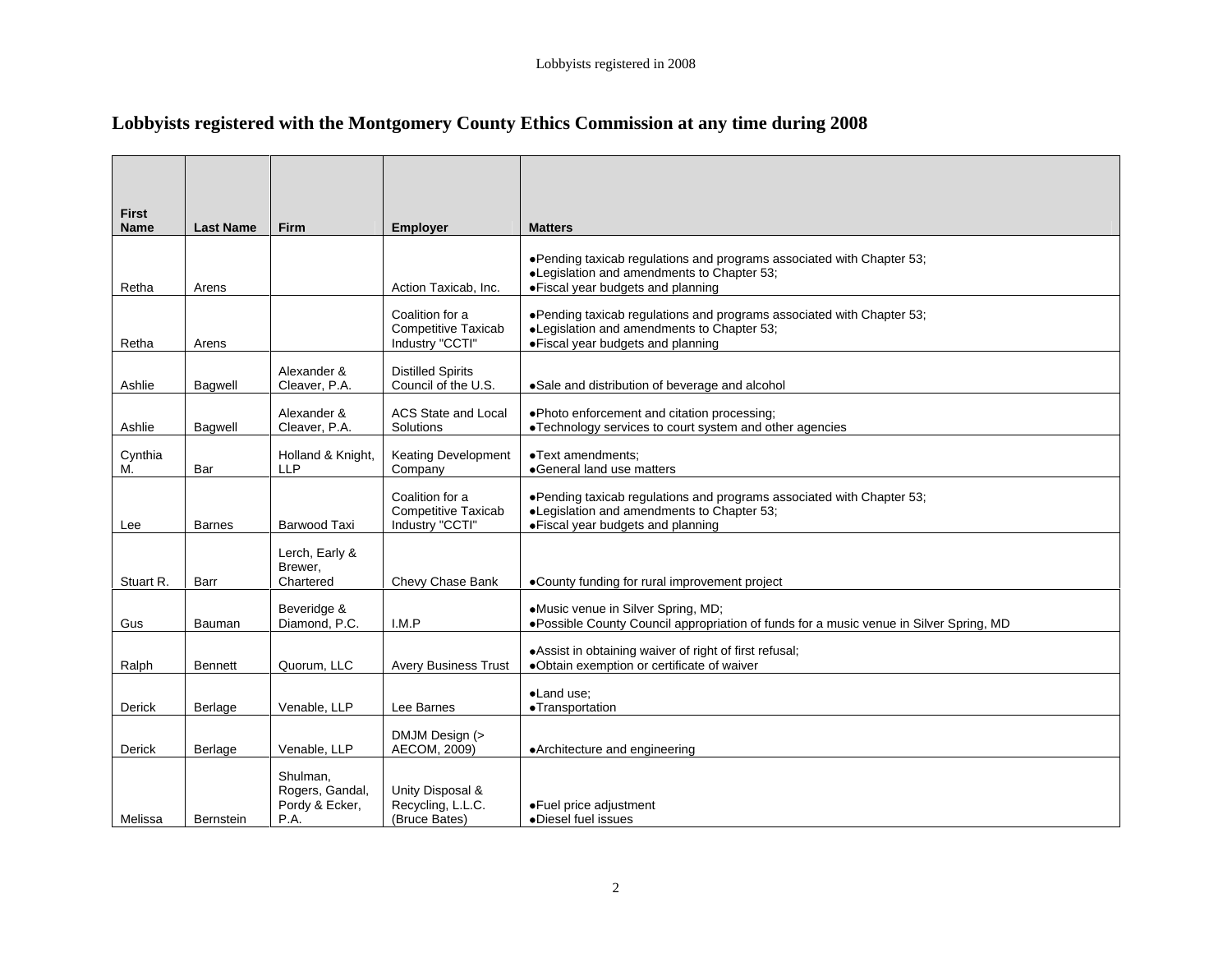|                    |                    | Shulman,<br>Rogers, Gandal,     |                                        |                                                                                                                                                                  |
|--------------------|--------------------|---------------------------------|----------------------------------------|------------------------------------------------------------------------------------------------------------------------------------------------------------------|
|                    |                    | Pordy & Ecker,                  | Nobel Learning                         |                                                                                                                                                                  |
| Melissa            | Bernstein          | P.A.                            | Communities, Inc.                      | . Montgomery County closed school policy                                                                                                                         |
|                    |                    |                                 |                                        |                                                                                                                                                                  |
|                    |                    | Shulman,                        |                                        |                                                                                                                                                                  |
|                    |                    | Rogers, Gandal,                 |                                        |                                                                                                                                                                  |
|                    |                    | Pordy & Ecker,                  | Potomac Disposal,                      | ·Fuel price adjustment                                                                                                                                           |
| Melissa            | Bernstein          | P.A.                            | Inc. (Stan Levine)                     | •Diesel fuel issues                                                                                                                                              |
|                    |                    | Shulman,                        |                                        |                                                                                                                                                                  |
|                    |                    | Rogers, Gandal,                 |                                        |                                                                                                                                                                  |
|                    |                    | Pordy & Ecker,                  | Potomac Disposal,                      |                                                                                                                                                                  |
| Melissa            | Bernstein          | P.A                             | Inc.                                   | ● Problems in connection with Subdistrict B                                                                                                                      |
|                    |                    | Shulman,                        |                                        |                                                                                                                                                                  |
|                    |                    | Rogers, Gandal,                 | Ecology Services Inc.                  |                                                                                                                                                                  |
|                    |                    | Pordy & Ecker,                  | (Timothy Osborne,<br>President)        | ·Fuel price adjustment;                                                                                                                                          |
| Melissa            | Bernstein          | P.A.                            |                                        | ·Diesel fuel issues                                                                                                                                              |
|                    |                    |                                 | Mid-Atlantic Financial                 | . Represent the interest of Mid-Atlantic Financial Services Assoc. regarding legislation introduced by                                                           |
|                    | Tanya C. Bernstein | Furey, Doolan &<br>Abell, LLP   |                                        | Services Association   Montgomery County Council                                                                                                                 |
|                    |                    |                                 |                                        |                                                                                                                                                                  |
|                    |                    | Furey, Doolan &                 | American Financial                     | . Represent the interest of American Financial Services Association regarding legislation introduced and                                                         |
| Tanya C.           | Bernstein          | Abell. LLP                      | Services Association                   | being considered by Montgomery County Council (Bill 36-04)                                                                                                       |
|                    |                    |                                 | Newland                                |                                                                                                                                                                  |
|                    |                    | Linowes &<br><b>Blocher LLP</b> | Communities,<br>LLC/P/C                | ●Clarksburg Town Center Development District (Combined);<br>●Clarksburg Town Center Development District (solely Newlands)                                       |
| Debra S.           | Borden             |                                 |                                        |                                                                                                                                                                  |
|                    |                    | Linowes &                       |                                        |                                                                                                                                                                  |
| Debra S.           | Borden             | <b>Blocher LLP</b>              | Centex Homes, Inc.                     | •ASHA property                                                                                                                                                   |
|                    |                    |                                 |                                        |                                                                                                                                                                  |
| Debra S.           | Borden             | Linowes &<br><b>Blocher LLP</b> | <b>Lipnick Construction</b><br>Company |                                                                                                                                                                  |
|                    |                    |                                 |                                        | [none given]                                                                                                                                                     |
|                    |                    |                                 |                                        |                                                                                                                                                                  |
|                    |                    | Linowes &                       | Academy Child<br>Development Center,   |                                                                                                                                                                  |
| Debra S.           | Borden             | <b>Blocher LLP</b>              | Inc                                    | Growth Policy revisions affecting Academy's Special Exception                                                                                                    |
|                    |                    |                                 |                                        |                                                                                                                                                                  |
|                    |                    | Lerch, Early &                  | <b>Adventist Health</b>                | To advocate regarding owned and leased properties in the Shady Grove Life Sciences Center affected<br>by the revisions to the Gaithersburg Vicinity Master Plan; |
| Robert             | <b>Brewer</b>      | <b>Brewer</b>                   | Care                                   | •2007 Annual Growth Policy and moratorium legislation                                                                                                            |
|                    |                    |                                 |                                        |                                                                                                                                                                  |
|                    |                    | Lerch, Early &                  |                                        |                                                                                                                                                                  |
|                    |                    | Brewer,                         | Hopkins & Porter                       |                                                                                                                                                                  |
| Robert G.   Brewer |                    | Chartered                       | Construction, Inc.                     | . Water and sewer category change for Potomac Oaks Shopping Center                                                                                               |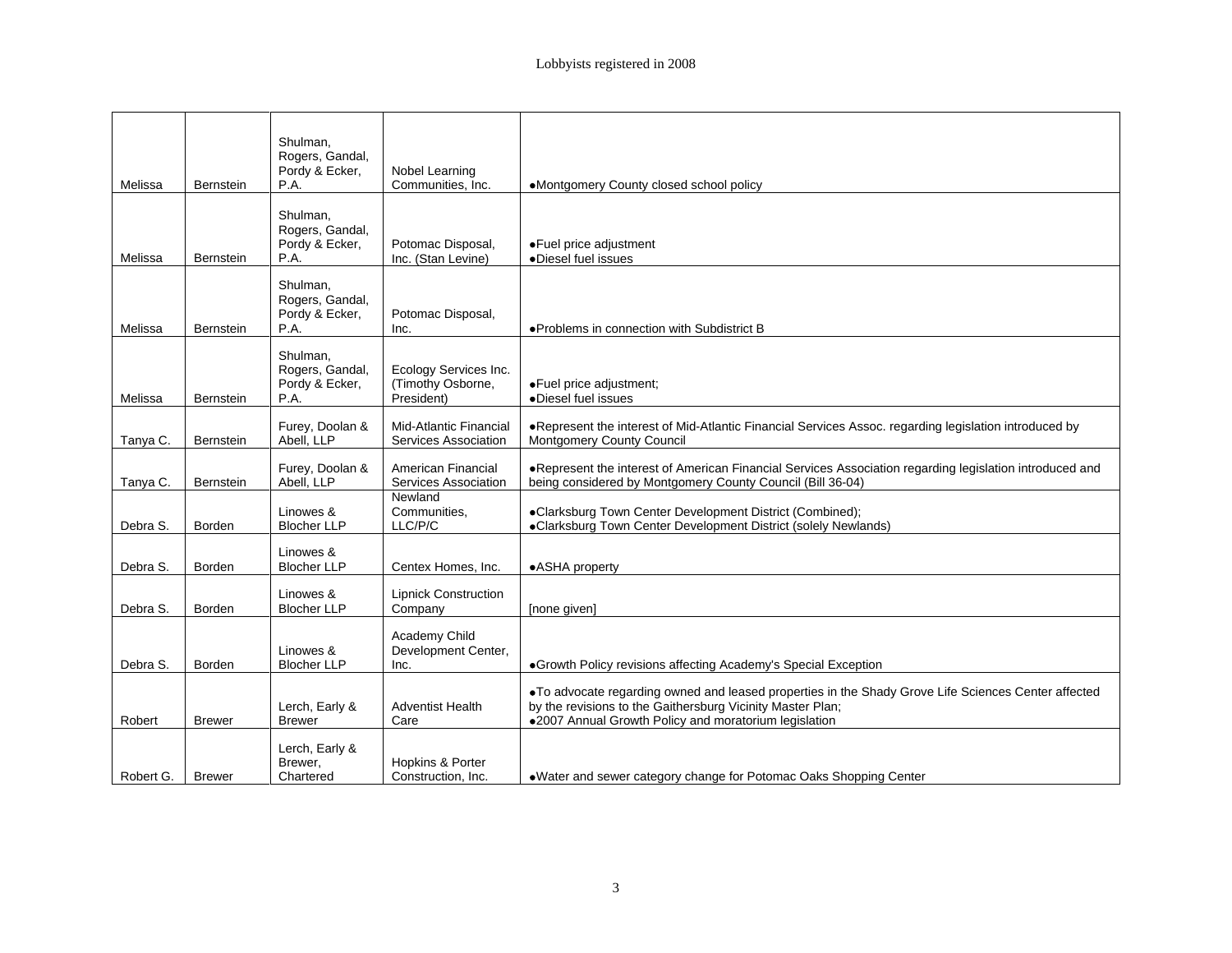|                         |              | Lerch, Early &<br>Brewer.       | <b>White Flint</b>                              | •Zoning text amendment for C-2 and/or TSM zones;                                                                                                                             |
|-------------------------|--------------|---------------------------------|-------------------------------------------------|------------------------------------------------------------------------------------------------------------------------------------------------------------------------------|
| Robert G. Brewer        |              | Chartered                       | Associates, LLLP                                | •Growth policy (White Flint Policy Area boundary)                                                                                                                            |
|                         |              | Lerch, Early &                  |                                                 |                                                                                                                                                                              |
|                         |              | Brewer,                         |                                                 | . Opposition to nomination for historic preservation for property located on Watson Road, Silver Spring,                                                                     |
| Robert G. Brewer, Jr.   |              | Chartered                       | Mary Jane Checchi                               | <b>MD</b>                                                                                                                                                                    |
|                         |              |                                 |                                                 | . Annual Growth Policy and related legislation including impact taxes and credits;                                                                                           |
| Robert G.   Brewer. Jr. |              | Lerch, Early &<br>Brewer, Chtd. | Miller & Smith Land,<br>Inc                     | . Zoning and land use regulatory actions affecting the development of the Webb Tract;<br>•Contract, land acquisition, and other transaction matters affecting the Webb Tract |
|                         |              |                                 |                                                 |                                                                                                                                                                              |
| Robert G. Brewer, Jr.   |              | Lerch, Early &<br>Brewer, Chtd. | Bozzuto Homes, Inc.                             | Germantown Master Plan                                                                                                                                                       |
|                         |              |                                 |                                                 |                                                                                                                                                                              |
| Robert G.   Brewer, Jr. |              | Lerch, Early &<br>Brewer, Chtd. | North Village-270<br><b>Limited Partnership</b> | •Germantown master plan<br>. Annual growth policy and moratorium legislation                                                                                                 |
|                         |              |                                 |                                                 |                                                                                                                                                                              |
|                         |              |                                 |                                                 | ● Development approvals and possible zoning text amendment for Cloverleaf Center, a mixed use<br>development on Century Boulevard in Germantown, Maryland;                   |
|                         |              | Lerch, Early &                  | <b>Trammell Crow</b>                            | •Germantown Master Plan                                                                                                                                                      |
| Robert G. Brewer, Jr.   |              | Brewer, Chtd.                   | Company                                         | • Annual Growth Policy and moratorium legislation                                                                                                                            |
|                         |              |                                 | Bozzuto & Associates                            |                                                                                                                                                                              |
| Catherine   Broderick   |              | Linowes &<br><b>Blocher LLP</b> | (AKA The Bozzuto                                | •Christ Lutheran Church property                                                                                                                                             |
|                         |              |                                 | Group)                                          |                                                                                                                                                                              |
|                         |              | Linowes &                       | Newland<br>Communities                          | ·Clarksburg Town Center Development District (Combined);                                                                                                                     |
| Catherine Broderick     |              | <b>Blocher LLP</b>              | LLC/P/C                                         | •Clarksburg Town Center Development District (solely Newlands)                                                                                                               |
|                         |              |                                 | Fenton Development,                             | ·Potential amendments to Montgomery County Zoning Ordinance CBD Zone and Fenton Village Overlay                                                                              |
| Todd D.                 | Brown        | Linowes &<br><b>Blocher LLP</b> | H C                                             | Zone provisions                                                                                                                                                              |
|                         |              |                                 |                                                 |                                                                                                                                                                              |
|                         |              | Linowes &                       | 11610-11620<br>Rockville Pike                   |                                                                                                                                                                              |
| Todd D.                 | Brown        | <b>Blocher LLP</b>              | Partnership                                     | ·White Flint Sector Plan                                                                                                                                                     |
|                         |              | Linowes &                       | Silver Spring Moose                             |                                                                                                                                                                              |
| Todd D.                 | <b>Brown</b> | <b>Blocher LLP</b>              | Lodge No. 658                                   | •Zoning Text Amendment for I-4 Zone and other matters related to Philadelphia Avenue property                                                                                |
| Vincent                 |              | Furey, Doolan                   | Anheuser-Busch                                  | . All interests of Anheuser-Busch Companies, particularly to those of sale and distribution of beer and                                                                      |
|                         | Burke, III   | Abell, LLP                      | Companies                                       | taxation                                                                                                                                                                     |
|                         |              | <b>Holy Cross</b>               |                                                 | •Germantown Master Plan & Zoning Text Amendment;                                                                                                                             |
| Eileen                  | Cahill       | Hospital                        | <b>Holy Cross Hospital</b>                      | • Access to health care issues in Montgomery County                                                                                                                          |
|                         |              | Furey, Doolan &                 | Anheuser-Busch                                  | . All interests of Anheuser-Busch Companies, particularly to those of sale and distribution of beer and                                                                      |
| Tanya C. Calvelli       |              | Abell, LLP                      | Companies                                       | taxation                                                                                                                                                                     |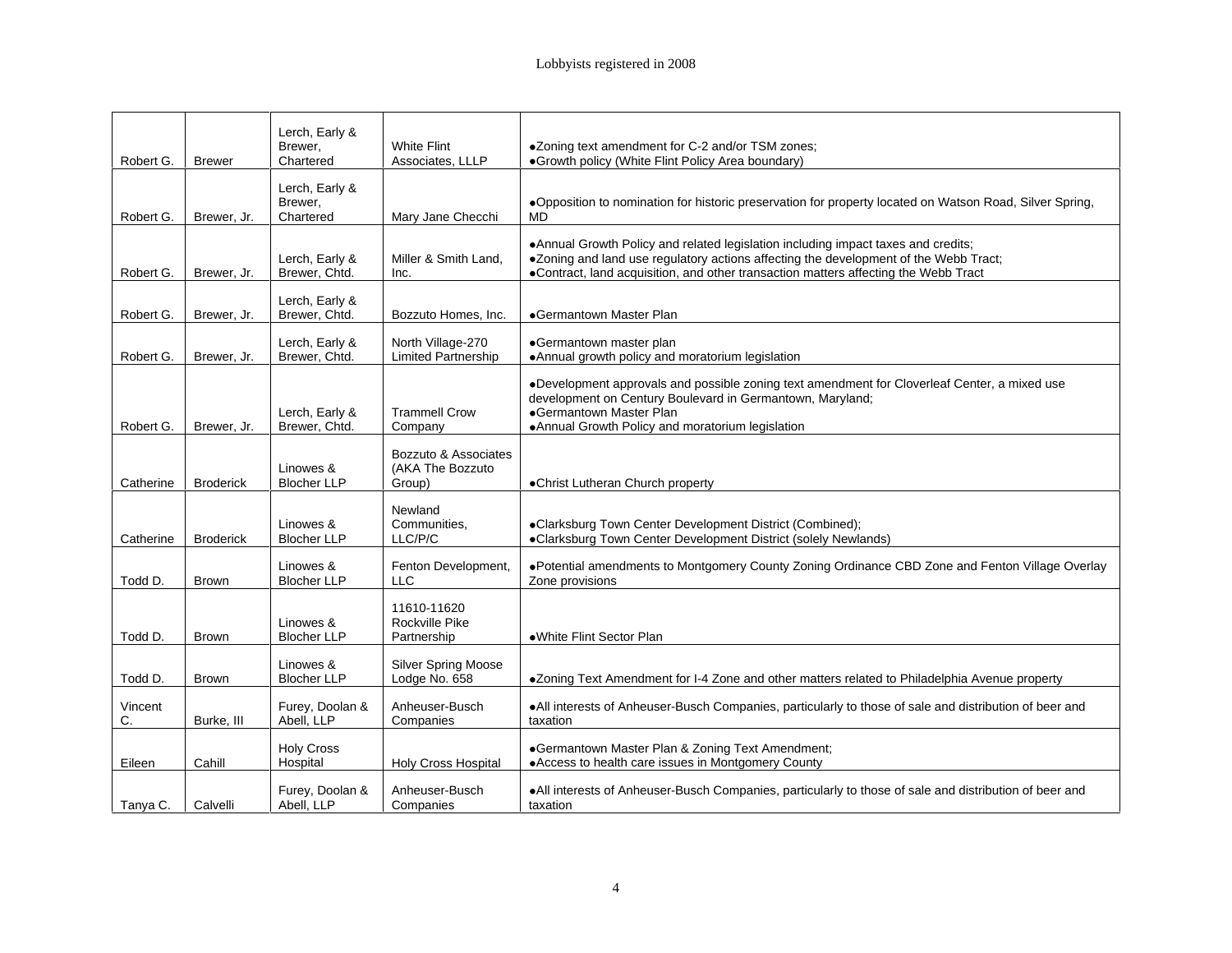|                |                       |                                 |                               | ·Stormwater matters, including the WQPC;                             |
|----------------|-----------------------|---------------------------------|-------------------------------|----------------------------------------------------------------------|
|                |                       | Audubon                         | Audubon Naturalist            | ·Forest conservation law;                                            |
| Diane          | Cameron               | Naturalist<br>Societv           | Society: also Nancy<br>Stoner | ·Road code;<br>•Other land use/protection & env. Matters             |
|                |                       |                                 |                               |                                                                      |
|                |                       |                                 |                               | ·Land use;                                                           |
|                |                       | Audubon<br>Naturalist           | Audubon Naturalist            | · Water quality protection and restoration<br>·Climate change;       |
| Diane          | Cameron               | Society                         | Society                       | ·Habitat protection                                                  |
|                |                       |                                 | Gene's Johns                  |                                                                      |
|                |                       |                                 | Rentals, Inc. (Vincent        |                                                                      |
|                | William J. Chen, Jr.  |                                 | B. Lufsey)                    | ●Representation as to ZTA 07-16                                      |
|                |                       | Linowes &                       |                               |                                                                      |
| Yum Yu         | Cheng                 | <b>Blocher LLP</b>              | Foulger-Pratt<br>Companies    | ·Ourisman property                                                   |
|                |                       | Linowes &                       | Foulger-Pratt                 |                                                                      |
| Yum Yu   Cheng |                       | <b>Blocher LLP</b>              | Companies, Inc.               | •Montgomery College Germantown Campus                                |
|                |                       |                                 |                               |                                                                      |
|                |                       |                                 | Bozzuto & Associates          |                                                                      |
|                |                       | Linowes &                       | (AKA The Bozzuto              |                                                                      |
| Yum-Yu         | Cheng                 | <b>Blocher LLP</b>              | Group)                        | <b>.</b> Christ Lutheran Church property                             |
|                |                       | Linowes &                       |                               |                                                                      |
|                | C. Robert   Dalrymple | <b>Blocher LLP</b>              | Michael LLC                   | •Studio Plaza - Parking Lot No. 3                                    |
|                |                       | Linowes &                       | The Bernstein                 |                                                                      |
|                | C. Robert   Dalrymple | <b>Blocher LLP</b>              | Companies                     | •CBD zone amendment                                                  |
|                |                       | Linowes &                       |                               |                                                                      |
|                | C. Robert Dalrymple   | <b>Blocher LLP</b>              | <b>Matan Companies</b>        | •Master plan and zoning text amendment                               |
|                |                       | Linowes &                       |                               | ·Twinbrook section plan;                                             |
|                | C. Robert Dalrymple   | <b>Blocher LLP</b>              | Halpine Park, LLC             | •Limited master plan amendment                                       |
|                |                       |                                 |                               |                                                                      |
|                | C. Robert   Dalrymple | Linowes &<br><b>Blocher LLP</b> |                               | Holy Cross Hospital   Germantown Master Plan & Zoning Text Amendment |
|                |                       |                                 |                               |                                                                      |
|                | C. Robert   Dalrymple | Linowes &<br><b>Blocher LLP</b> | Somerset<br>Development       | ·Twinbrook Sector Plan                                               |
|                |                       |                                 |                               |                                                                      |
| Douglas        |                       | Newland                         | Newland                       | •Clarksburg Maryland Development District;                           |
|                | Delano                | Communities                     | Communities                   | . Bill 36-07, proposed amendment to Montgomery County Code           |
|                |                       | Linowes &                       |                               |                                                                      |
| Heather        | Dlhopolsky            | <b>Blocher LLP</b>              | Michael LLC                   | •Studio Plaza - Parking Lot No. 3                                    |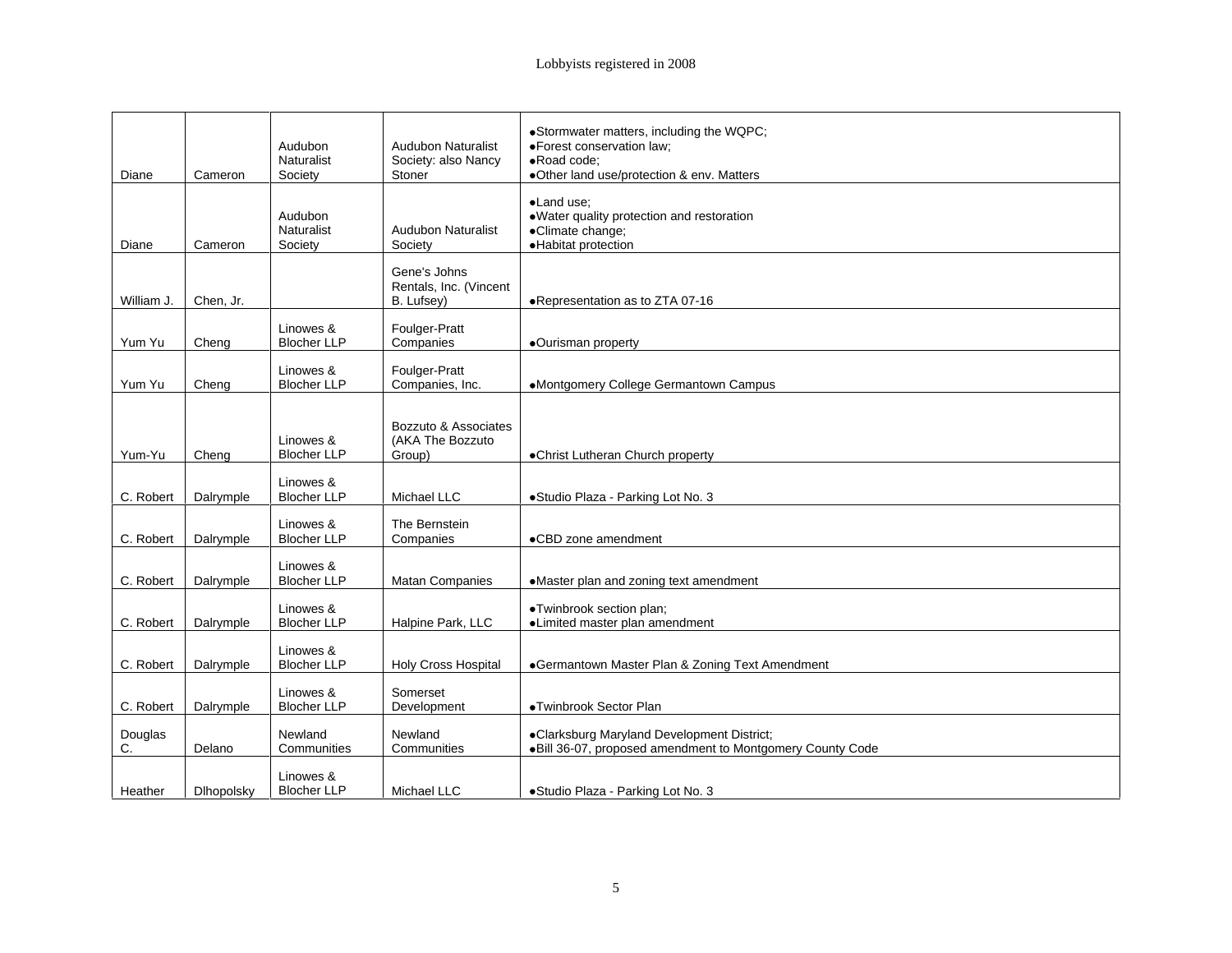|                      |            | Linowes &                                           |                                                |                                                                                                                                                                                                                                                                                                                                                                                                                                                                                                                                    |
|----------------------|------------|-----------------------------------------------------|------------------------------------------------|------------------------------------------------------------------------------------------------------------------------------------------------------------------------------------------------------------------------------------------------------------------------------------------------------------------------------------------------------------------------------------------------------------------------------------------------------------------------------------------------------------------------------------|
| Heather              | Dihopolsky | <b>Blocher LLP</b>                                  | <b>Holy Cross Hospital</b>                     | Germantown Master Plan & Zoning Text Amendment                                                                                                                                                                                                                                                                                                                                                                                                                                                                                     |
| Devin                | Doolan     | Furey, Doolan &<br>Abell, LLP                       | Veolia<br>Transportation, Inc.                 | •Meet with Montgomery County officials concerning the Employer's position on transportation issues,<br>including taxi services and permitting issues                                                                                                                                                                                                                                                                                                                                                                               |
| Devin                | Doolan     | Furey, Doolan &<br>Abell, LLP                       | Columbia Country<br>Club                       | ·Monitor all legislation regarding transit in Montgomery County;<br>. Monitor all potential legislation enactments impacting the Purple Line and other transportation<br>endeavors                                                                                                                                                                                                                                                                                                                                                 |
| Devin<br><b>John</b> | Doolan     | Furey, Doolan &<br>Abell, LLP                       | Anheuser-Busch<br>Companies                    | . All interests of Anheuser-Busch Companies, particularly to those of sale and distribution of beer and<br>taxation                                                                                                                                                                                                                                                                                                                                                                                                                |
| Devin<br>John        | Doolan     | Furey, Doolan &<br>Abell, LLP                       | Westfield, LLC                                 | ·Represent interests of Westfield, LLC in the redevelopment of Wheaton Plaza before all agencies of<br>qovernment                                                                                                                                                                                                                                                                                                                                                                                                                  |
| Devin<br>John        | Doolan     | Furey, Doolan 8<br>Abell, LLP                       | Roman Catholic<br>Archdiocese of<br>Washington | •Monitoring and testifying to the zoning in respect of land use regulations and proposed changes to the<br>zoning and subdivision ordinances<br>•Commenting upon executive and legislative proposals pertaining to Special Exceptions and the<br>development review process.<br>. Participation in the appropriations process as it affects social services and affordable housing.<br>. Representing the interests of the religious corporation on any issue that may come before County<br>Council and/or Executive Departments. |
| Devin<br>John        | Doolan     | Furey, Doolan 8<br>Abell, LLP                       | David and Paula<br>Miller                      | . Opposition to incorporation of Rollingwood                                                                                                                                                                                                                                                                                                                                                                                                                                                                                       |
| Devin<br>John        | Doolan     | Furey, Doolan<br>Abell, LLP                         | Mid-Atlantic Financial                         | . Represent the interest of Mid-Atlantic Financial Services Assoc. regarding legislation introduced by<br>Services Association   Montgomery County Council                                                                                                                                                                                                                                                                                                                                                                         |
| Devin<br>John        | Doolan     | Furey, Doolan &<br>Abell, LLP                       | Francine Hayward                               | •Contact Councilmembers regarding trail way matters before the Montgomery County Planning Board                                                                                                                                                                                                                                                                                                                                                                                                                                    |
| Devin<br>John        | Doolan     | Furey, Doolan &<br>Abell, LLP                       | American Financial<br>Services Association     | . Represent the interest of American Financial Services Association regarding legislation introduced and<br>being considered by Montgomery County Council (Bill 36-04)                                                                                                                                                                                                                                                                                                                                                             |
| Devin<br>John        | Doolan     | Furey, Doolan &<br>Abell, LLP                       | Anheuser-Busch<br>Companies                    | . All interests of Anheuser-Busch Companies, particularly to those of sale and distribution of beer and<br>taxation                                                                                                                                                                                                                                                                                                                                                                                                                |
| Robert               | Douglas    | DLA Piper US<br>LLP (Douglas<br>Delano)             | American Newland<br>Communities                | • Creation of tax districts                                                                                                                                                                                                                                                                                                                                                                                                                                                                                                        |
| Timothy Dugan        |            | Shulman.<br>Rogers, Gandal,<br>Pordy & Ecker,<br>PA | Jaffe Family, LLC<br>(John Jaffe,              | Managing Member)   $\bullet$ ZTA 08-14, transit mixed-use (TMX) zone                                                                                                                                                                                                                                                                                                                                                                                                                                                               |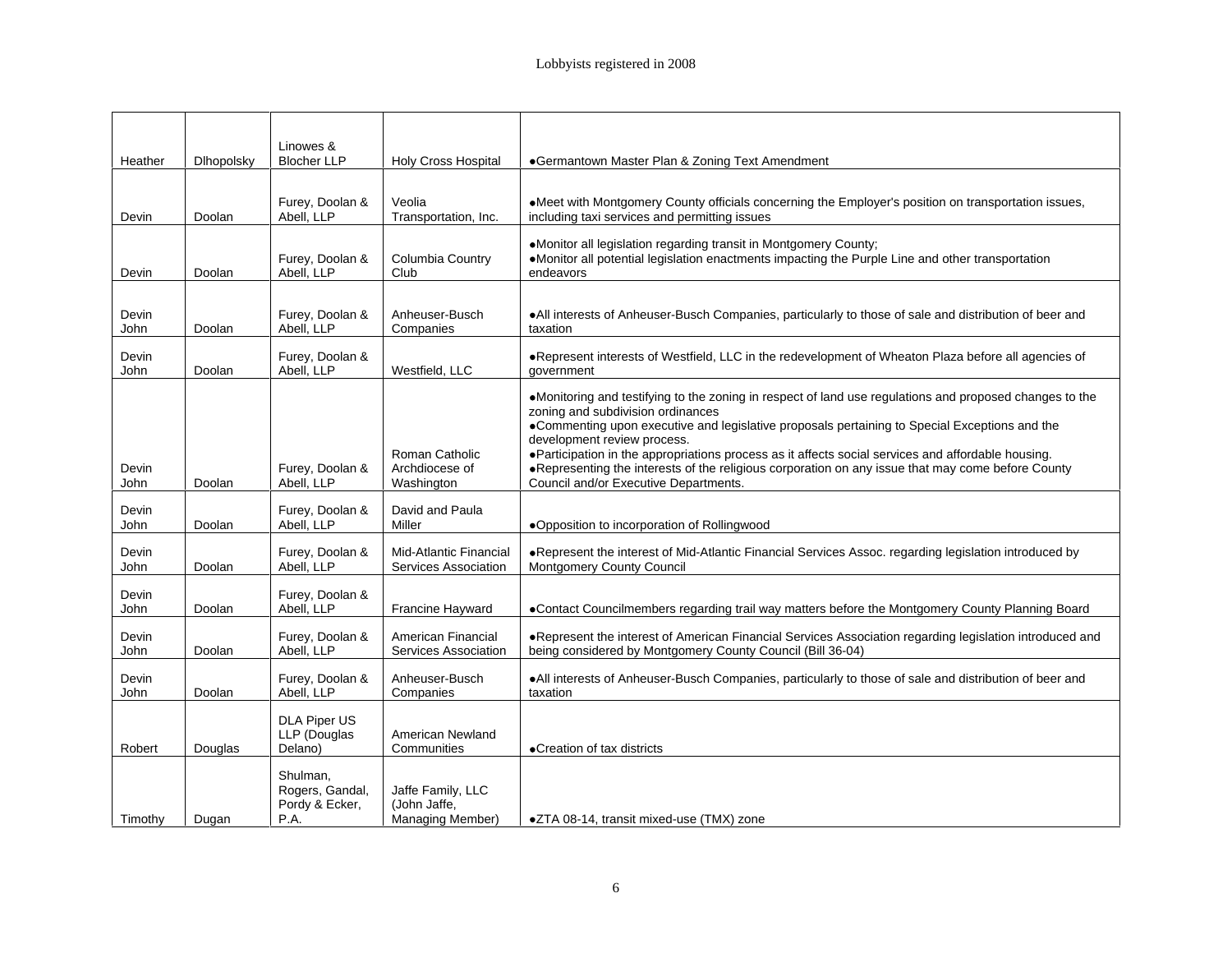|               |                    | Shulman,<br>Rogers, Gandal,                                                 | USPF III Redland                                                                                                                            |                                                                                                                                                                                                                                                                                                                                                                                                                                                                                                                 |
|---------------|--------------------|-----------------------------------------------------------------------------|---------------------------------------------------------------------------------------------------------------------------------------------|-----------------------------------------------------------------------------------------------------------------------------------------------------------------------------------------------------------------------------------------------------------------------------------------------------------------------------------------------------------------------------------------------------------------------------------------------------------------------------------------------------------------|
| Timothy       | Dugan              | Pordy & Ecker,<br>PA                                                        | Technology Center,<br>LP (John Bolton, Jr.)                                                                                                 | ·Matters related to Montgomery County Code, Ch. 52, Art. VII "Development impact tax for transportation<br>improvements", including amendments, interpretations, and associated regulations                                                                                                                                                                                                                                                                                                                     |
| Alicia M.     | Dugay              | Linowes &<br><b>Blocher LLP</b>                                             | Newland<br>Communities,<br>LLC/P/C                                                                                                          | ·Clarksburg Town Center Development District (Combined);<br>•Clarksburg Town Center Development District (solely Newlands)                                                                                                                                                                                                                                                                                                                                                                                      |
| Stephen<br>D. | Elmendorf          | Linowes &<br><b>Blocher LLP</b>                                             | LCOR, Inc.                                                                                                                                  | •White Flint sector plan                                                                                                                                                                                                                                                                                                                                                                                                                                                                                        |
| Neal          | Fitzpatrick        | Audubon<br>Naturalist<br>Society                                            | <b>Audubon Naturalist</b><br>Society                                                                                                        | ·Land use;<br>. Water quality protection and restoration<br>·Climate change;<br>·Habitat protection                                                                                                                                                                                                                                                                                                                                                                                                             |
| Michael       | Fowler             |                                                                             | <b>Constellation Energy</b><br>(Paul Allen)                                                                                                 | . In Montgomery County: All legislative and executive action affecting competitive energy companies,<br>electric and gas public utilities, wholesale power companies, retail electricity and natural gas suppliers,<br>the generation, marketing, and trading of power, power projects, energy and energy-related products and<br>services, nuclear consulting services, commercial and residential heating and air conditioning systems,<br>home products and services, financial investments, and real estate |
| David D.      | Freishtat          | Shulman,<br>Rogers, Gandal,<br>Pordy & Ecker,<br>P.A.                       | A.R. Kronstadt Realty<br>Investors, Inc. (agent<br>for Randolph<br>Buildings LP,<br>Randolph Properties<br>LP, Randolph<br>Properties Inc.) | . White Flint Sector Plan                                                                                                                                                                                                                                                                                                                                                                                                                                                                                       |
|               | David D. Freishtat | Shulman,<br>Rogers, Gandal,<br>Pordy & Ecker,<br>PA                         | LiveNationWorldwide,<br>Inc.                                                                                                                | ·LiveNationWorldwide, Inc., property for Open Music Venue in Silver Spring                                                                                                                                                                                                                                                                                                                                                                                                                                      |
|               | David D. Freishtat | Shulman,<br>Rogers, Gandal,<br>Pordy & Ecker,<br>PA                         | Covenant Village,<br>LLC (c/o Tina)                                                                                                         | •Zoning text amendment                                                                                                                                                                                                                                                                                                                                                                                                                                                                                          |
| Zachary       | Fried              | Apartment and<br>Office Building<br>Association of<br>Greater<br>Washington | Apartment and Office<br><b>Building Association</b><br>of Greater<br>Washington                                                             | Real estate issues                                                                                                                                                                                                                                                                                                                                                                                                                                                                                              |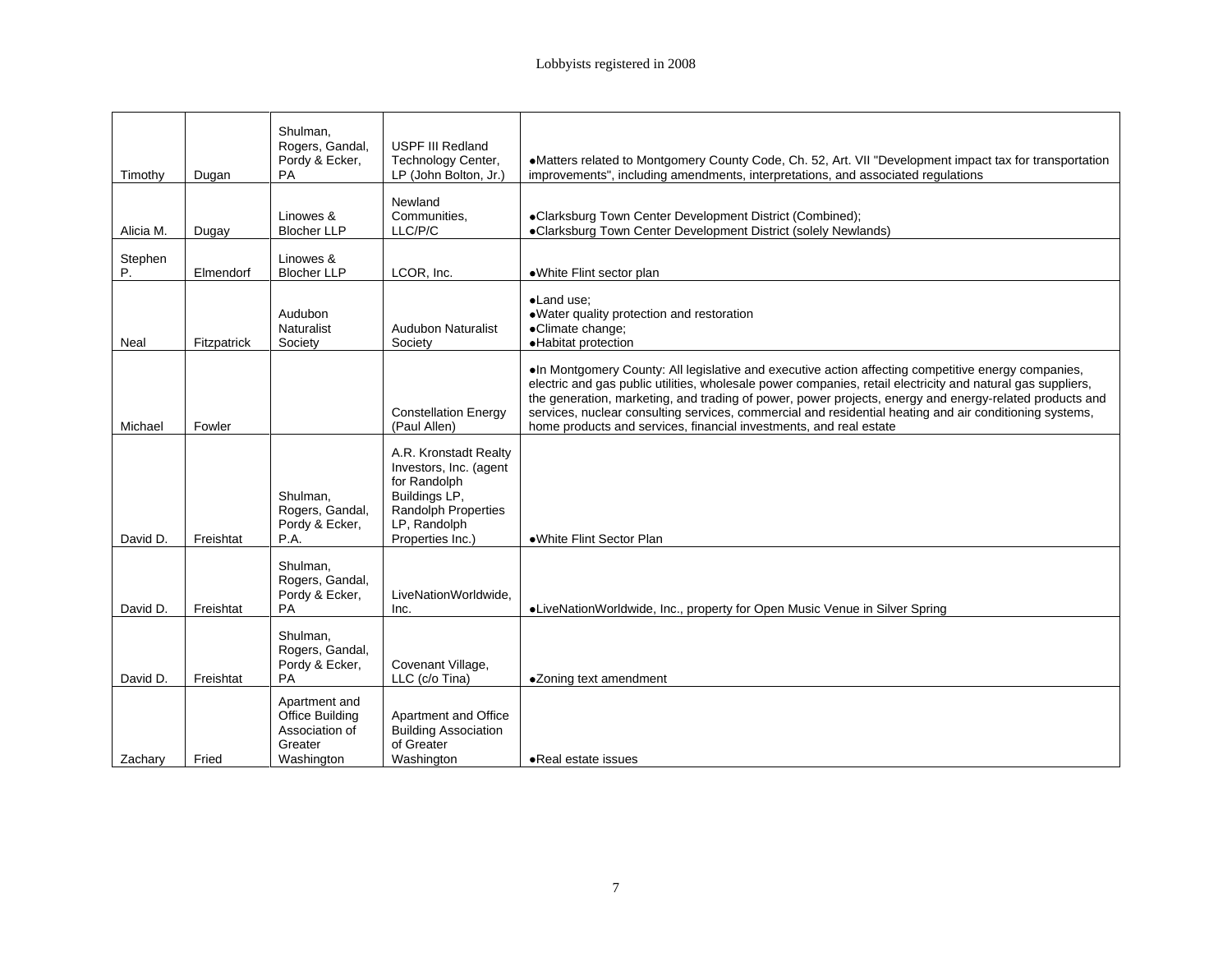|          |                     |                                               |                                         | •Battery Lane District                                                                                                                                                                                                            |
|----------|---------------------|-----------------------------------------------|-----------------------------------------|-----------------------------------------------------------------------------------------------------------------------------------------------------------------------------------------------------------------------------------|
|          |                     |                                               |                                         |                                                                                                                                                                                                                                   |
|          |                     | Shulman,<br>Rogers, Gandal,                   | Aldon Management                        | ●Sectional map amendments<br>●Woodmont Triangle Sector Plan (gig 119)                                                                                                                                                             |
|          |                     | Pordy & Ecker,<br>P.A.                        | Corporation/7900<br>Associates          | ●Zoning Text Amendments (gig 119)<br>●MPDU legislation (gig 119)                                                                                                                                                                  |
| Larry N. | Gandal              |                                               |                                         |                                                                                                                                                                                                                                   |
|          |                     |                                               |                                         |                                                                                                                                                                                                                                   |
| Esther   | Gelman              |                                               | Seth Hurvitz                            | •Music venue                                                                                                                                                                                                                      |
|          |                     |                                               |                                         |                                                                                                                                                                                                                                   |
|          |                     | Shulman,                                      |                                         |                                                                                                                                                                                                                                   |
|          |                     | Rogers, Gandal,<br>Pordy & Ecker,             | Potomac Disposal,                       |                                                                                                                                                                                                                                   |
| Jacob A. | Ginsberg            | PA                                            | Inc.                                    | ·Sadesky/Old Dover Road                                                                                                                                                                                                           |
|          |                     |                                               |                                         |                                                                                                                                                                                                                                   |
| Erin E.  |                     | Linowes &<br>Blocher LLP                      | Centex Homes, Inc.                      | •ASHA property                                                                                                                                                                                                                    |
|          | Girard              |                                               |                                         |                                                                                                                                                                                                                                   |
|          |                     |                                               | Bozzuto & Associates                    |                                                                                                                                                                                                                                   |
|          |                     | Linowes &                                     | (AKA The Bozzuto<br>Group)              |                                                                                                                                                                                                                                   |
| Erin E.  | Girard              | <b>Blocher LLP</b>                            |                                         | •Christ Lutheran Church property                                                                                                                                                                                                  |
|          |                     | Linowes &                                     |                                         |                                                                                                                                                                                                                                   |
| Erin E.  | Girard              | <b>Blocher LLP</b>                            | Home Properties                         | •Falkland Chase development                                                                                                                                                                                                       |
|          |                     |                                               |                                         |                                                                                                                                                                                                                                   |
|          |                     | Linowes &                                     |                                         |                                                                                                                                                                                                                                   |
| Erin E.  | Girard              | <b>Blocher LLP</b>                            | Suburban Hospital                       | ●8600 Old Georgetown Road                                                                                                                                                                                                         |
|          |                     | Linowes &                                     |                                         |                                                                                                                                                                                                                                   |
| Erin E.  | Girard              | Blocher LLP                                   | Mary, Jane, and<br>Douglas King         | Sale of Damascus Farm;<br>• Damascus Master Plan                                                                                                                                                                                  |
|          |                     |                                               |                                         |                                                                                                                                                                                                                                   |
| Erin E.  | Girard              | Linowes and<br>Blocher, LLP                   | Casey Management,                       | •Sunrise Farm                                                                                                                                                                                                                     |
|          |                     |                                               |                                         |                                                                                                                                                                                                                                   |
|          |                     |                                               |                                         |                                                                                                                                                                                                                                   |
|          | Goldberg<br>Goldman |                                               |                                         | ● Assist in obtaining waiver of right of first refusal;                                                                                                                                                                           |
| Barbara  |                     | Quorum, LLC                                   |                                         | Avery Business Trust   .Obtain exemption or certificate of waiver                                                                                                                                                                 |
|          |                     |                                               |                                         |                                                                                                                                                                                                                                   |
|          |                     | Shulman,<br>Rogers, Gandal,<br>Pordy & Ecker, |                                         | •Master Plans                                                                                                                                                                                                                     |
|          |                     |                                               |                                         | •Zoning                                                                                                                                                                                                                           |
|          | Gordon              | $P_A$                                         | Eastern Diversified<br>Properties, Inc. | . Land use development and approvals<br>•Matters related to the above                                                                                                                                                             |
| Larry    |                     |                                               |                                         |                                                                                                                                                                                                                                   |
|          |                     |                                               |                                         |                                                                                                                                                                                                                                   |
|          |                     | Shulman,<br>Rogers, Gandal,                   | USPF III Redland                        |                                                                                                                                                                                                                                   |
|          |                     | Pordy & Ecker,                                |                                         |                                                                                                                                                                                                                                   |
| Larry    | Gordon              | PA                                            |                                         | Technology Center,<br>Natters related to Montgomery County Code, Ch. 52, Art. VII "Development impact tax for transportation<br>LP (John Bolton, Jr.) improvements", including amendments, interpretations, and associated regula |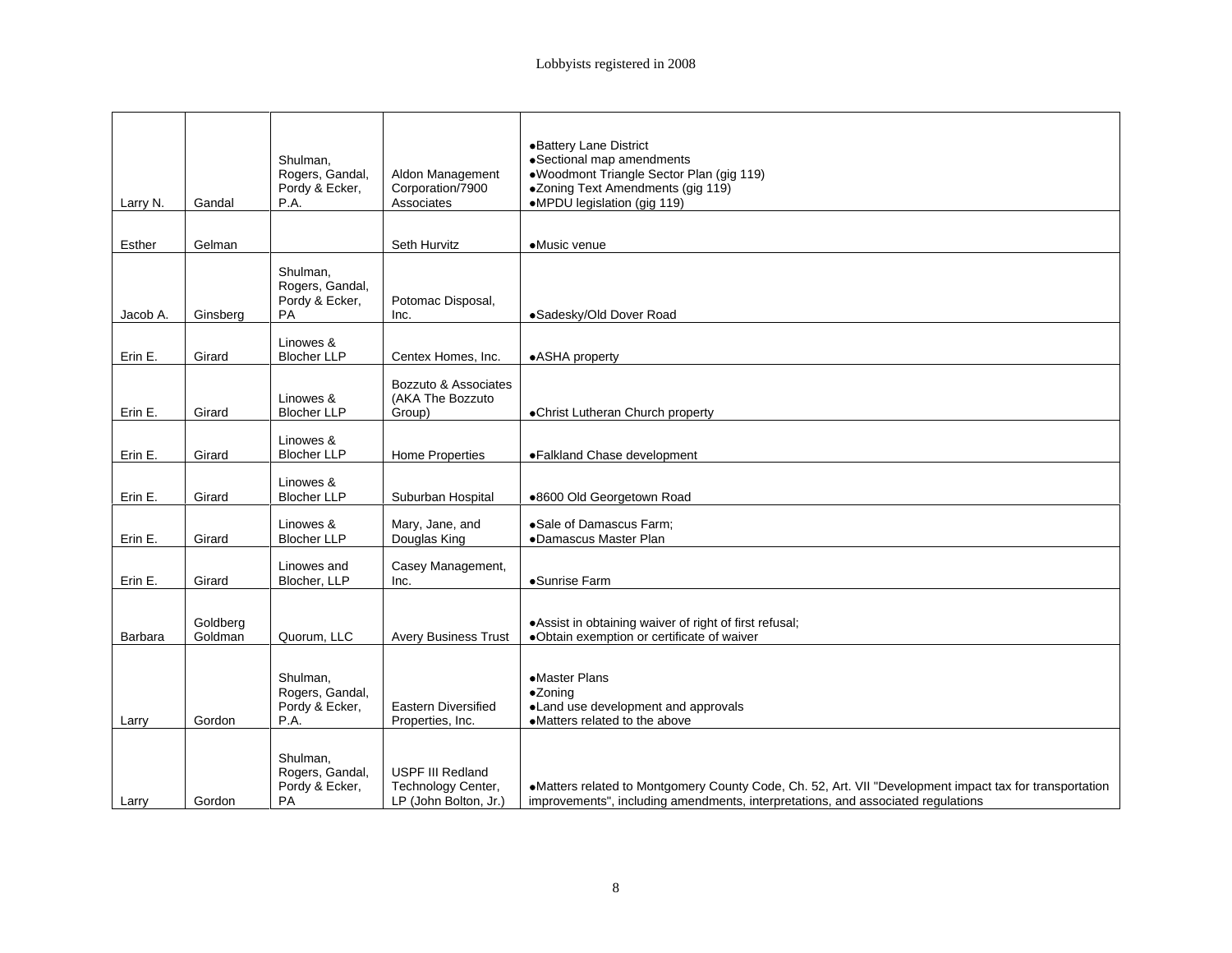|                      |                     | Shulman,                    |                                                             |                                                                            |
|----------------------|---------------------|-----------------------------|-------------------------------------------------------------|----------------------------------------------------------------------------|
|                      |                     | Rogers, Gandal,             | Land Fair Properties,                                       | •Takoma/Langley Transit Center                                             |
|                      |                     | Pordy & Ecker,              | LLC, T/A Reliable                                           | • Acquisition and land use matters associated therewith                    |
| Larry A. Gordon      |                     | P.A.                        | Properties                                                  | ·Related matters                                                           |
|                      |                     |                             |                                                             |                                                                            |
|                      |                     | Linowes &                   | <b>Bethel World</b>                                         |                                                                            |
|                      | Nathan J. Greenbaum | Blocher LLP                 | Outreach Church                                             | ·Headquarters campus                                                       |
|                      |                     | Jewish                      |                                                             | ·HHS, multicultural concerns                                               |
|                      |                     | Community                   |                                                             | ·Grants;                                                                   |
|                      |                     | Relations                   | Jewish Community                                            | • Arts and humanities                                                      |
| Ron                  | Halber              | Council                     | Relations Council                                           | <b>•Education</b>                                                          |
|                      |                     |                             |                                                             |                                                                            |
| Patricia             | <b>Harris</b>       | Holland & Knight<br>LLP     | Emily Sherman                                               | . Work to defeat pending HPC legislation                                   |
|                      |                     |                             |                                                             |                                                                            |
|                      |                     |                             | Holland & Knight, The JBG Companies<br>LLP (Chorman Romano) | . Workforce housing legislation;                                           |
| Patricia             | <b>Harris</b>       |                             |                                                             | ·Land use matters                                                          |
|                      |                     |                             | Holland & Knight,   Monument Realty,                        | ·Sacks Neighborhood;                                                       |
| Patricia             | Harris              | <b>LLP</b>                  | LLC (Josh Olsen)                                            | •Land use matters                                                          |
|                      |                     |                             |                                                             |                                                                            |
|                      |                     |                             | Holland & Knight, Nichols Development                       |                                                                            |
| Patricia A.   Harris |                     | <b>LLP</b>                  | (Mr. Fred Nichols)                                          | ·Land use matters                                                          |
|                      |                     |                             | 8700 Georgia<br>Holland & Knight, Avenue, Inc. (Albert      |                                                                            |
| Patricia A. Harris   |                     | IIP.                        | Foer, President)                                            | •Land use matters                                                          |
|                      |                     |                             |                                                             |                                                                            |
|                      |                     |                             | Holland & Knight,   Keating Development                     | •Text amendments;                                                          |
| Robert R.   Harris   |                     | <b>LLP</b>                  | Company                                                     | •General land use matters                                                  |
|                      |                     | Holland & Knight,           |                                                             |                                                                            |
| Robert R.   Harris   |                     | <b>LLP</b>                  | Meridian Group                                              | . Real estate and development matters                                      |
|                      |                     |                             |                                                             |                                                                            |
|                      |                     | Holland & Knight, Adventist |                                                             |                                                                            |
| Robert R.   Harris   |                     | LLP                         | HealthCare, Inc.                                            | . Land use and hospital regulatory matters                                 |
|                      |                     | Linowes &                   |                                                             |                                                                            |
| Justin P.   Hayes    |                     | <b>Blocher LLP</b>          | Matan Companies                                             | •Master plan and zoning text amendment                                     |
|                      |                     |                             |                                                             |                                                                            |
|                      |                     | Linowes &                   | <b>Bethel World</b>                                         |                                                                            |
| Justin P.   Hayes    |                     | <b>Blocher LLP</b>          | Outreach Church                                             | ·Headquarters campus                                                       |
|                      |                     | Linowes &                   |                                                             |                                                                            |
| Justin P. Hayes      |                     | <b>Blocher LLP</b>          | <b>Yoav Katz</b>                                            | •Spencerville Road improvements                                            |
|                      |                     |                             |                                                             |                                                                            |
|                      |                     | Discovery                   | Discovery                                                   |                                                                            |
|                      |                     |                             | Communications, Communications,                             |                                                                            |
| Barbara   Henry      |                     | $\sqcup$ C                  | <b>LLC</b>                                                  | . Any issues affecting Discovery Communications, LLC, and/or its employees |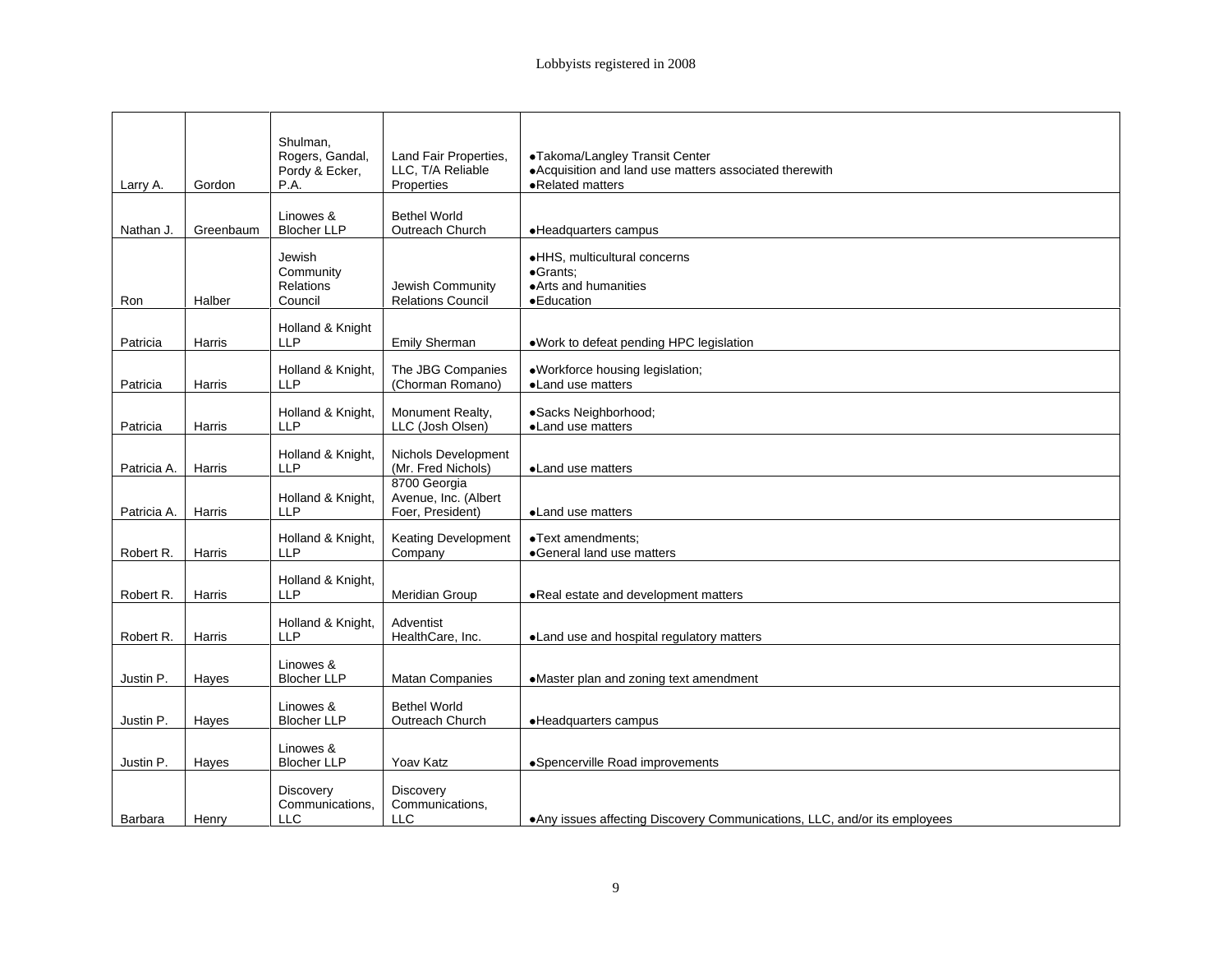|         |                  |                                   | Apartment and Office                     |                                                                                  |
|---------|------------------|-----------------------------------|------------------------------------------|----------------------------------------------------------------------------------|
|         |                  |                                   | <b>Building Association</b>              |                                                                                  |
| Lesa N. | Hoover           | Lesa N. Hoover                    | of Greater<br>Washington                 | • Real estate issues                                                             |
|         |                  |                                   |                                          |                                                                                  |
| Robert  | Jepson           | <b>Adventist Health</b><br>Care   | <b>Adventist Health</b><br>Care          | . Health care matters related to Adventist Health Care and Montgomery County     |
|         |                  |                                   |                                          |                                                                                  |
| Stephan | Kaufman          | Linowes &<br><b>Blocher LLP</b>   | Centex Homes, Inc.   .ASHA property      |                                                                                  |
|         |                  |                                   |                                          |                                                                                  |
| Stephan |                  | Linowes &                         | Bozzuto & Associates<br>(AKA The Bozzuto |                                                                                  |
|         | Kaufman          | <b>Blocher LLP</b>                | Group)                                   | •Christ Lutheran Church property                                                 |
| Stephan |                  | Linowes &                         | Mary, Jane, and                          | ·Sale of Damascus Farm;                                                          |
|         | Kaufman          | <b>Blocher LLP</b>                | Douglas King                             | •Damascus Master Plan                                                            |
|         |                  | Linowes &                         |                                          |                                                                                  |
| Stephen | Kaufman          | <b>Blocher LLP</b>                |                                          | Stellar Management   • The Enclave development                                   |
| Stephen |                  | Linowes &                         | <b>Lipnick Construction</b>              |                                                                                  |
|         | Kaufman          | <b>Blocher LLP</b>                | Company                                  | [none given]                                                                     |
|         |                  |                                   | Artery Development,                      |                                                                                  |
| Stephen | Kaufman          | Linowes &<br><b>Blocher LLP</b>   | LLC/Elm Street<br>Development            | ·Clarksburg Village/Clarksburg Skylark Development District                      |
|         |                  |                                   |                                          |                                                                                  |
| Stephen |                  | Linowes &                         | Newland<br>Communities,                  | ·Clarksburg Town Center Development District (Combined);                         |
|         | Kaufman          | <b>Blocher LLP</b>                | LLC/P/C                                  | •Clarksburg Town Center Development District (solely Newlands)                   |
|         |                  | Shulman,                          |                                          |                                                                                  |
|         |                  | Rogers, Gandal,<br>Pordy & Ecker, | Nobel Learning                           |                                                                                  |
| Melanie | Keegan           | P.A.                              | Communities, Inc.                        | •Montgomery County closed school policy                                          |
|         |                  |                                   | Coalition for a                          |                                                                                  |
|         |                  |                                   | <b>Competitive Taxicab</b>               | . Pending taxicab regulations and programs associated with Chapter 53;           |
| Dwight  | Kines            | Sun Cab                           | Industry, Inc.<br>("CCTI")               | •Legislation and amendments to Chapter 53;<br>· Fiscal year budgets and planning |
|         |                  |                                   |                                          |                                                                                  |
| William | Kominers         | Holland & Knight<br><b>LLP</b>    | Naples Commercial,<br>LLC                | ·General land use matters and legislation                                        |
|         |                  |                                   |                                          |                                                                                  |
|         |                  |                                   | Holland & Knight, Lee Development        | •Zoning Text Amendment 08-15;<br>·Subdivision Regulation Amendment 08-03;        |
|         | William Kominers | LLP                               | Group                                    | ·General land use matters and legislation                                        |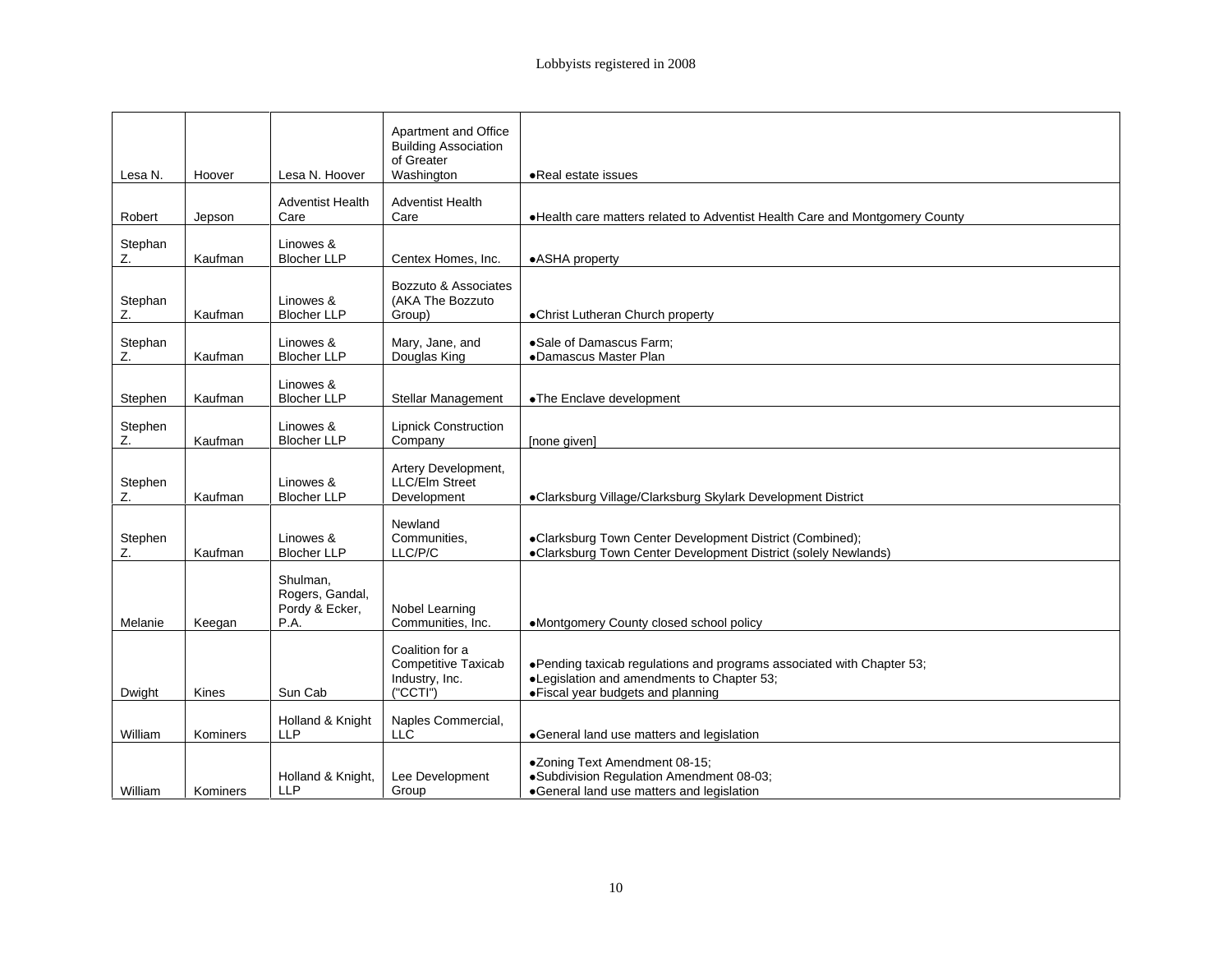|                    |          | Montgomery                                                |                                                                                    |                                                                                                                                                                                                                |
|--------------------|----------|-----------------------------------------------------------|------------------------------------------------------------------------------------|----------------------------------------------------------------------------------------------------------------------------------------------------------------------------------------------------------------|
| Sharon             | Levine   | Village<br>Foundation                                     | Montgomery Village<br>Foundation                                                   | ·Issues affecting homeowner and condominium associations;<br>• Issues affecting Montgomery Village                                                                                                             |
| Laurence Levitan   |          | Rifkin,<br>Livingston,<br>Levitan & Silver,<br><b>LLC</b> | Sigma Space<br>Corporation (J.<br>Marcos Sirota)                                   | • Assisting in meeting appropriate officials/administrators with regard to speed cameras and red light cameras in Montgomery and Prince George's Counties as well as municipalities within those jurisdictions |
| Laurence Levitan   |          | Rifkin,<br>Livingston,<br>Levitan & Silver,<br><b>LLC</b> | Washington Area<br>New Automobile<br><b>Dealers Association</b><br>(Gerard Murphy) | • Issues related to new and used auto sales and business activities                                                                                                                                            |
| Laurence Levitan   |          | Rifkin,<br>Livingston,<br>Levitan & Silver,<br>LLC        | <b>DMJM Harris (Joseph</b><br>DiCarlo)                                             | · Preserve and protect the client's interest with respect to matters affecting transportation engineering and<br>planning related businesses                                                                   |
| Laurence   Levitan |          | Rifkin,<br>Livingston,<br>Levitan & Silver,<br><b>LLC</b> | Accenture LLP (Eric<br>Sildon)                                                     | • Preserve and protect the client's interest with respect to procurement opportunities re: IT contracts                                                                                                        |
| Johann             | Lopez    | Anheuser-Busch<br>Companies                               | Anheuser-Busch<br>Companies                                                        | . All interests of Anheuser-Busch Companies, particularly to those of sale and distribution of beer and<br>taxation                                                                                            |
| Charles            | Maier    | Maier & Warner<br>PR & Marketing                          | CELC-Bozzuto                                                                       | ·Development of Church property                                                                                                                                                                                |
| Charles            | Maier    | Maier & Warner<br>PR & Marketing                          | Lee Development<br>Group                                                           | •Silver Spring Music Hall                                                                                                                                                                                      |
| John               | Marshall | Mulhern,<br>Patterson &<br>Marshall, LLP                  | Barwood, Inc.                                                                      | ●Bill 30-08                                                                                                                                                                                                    |
| Anne C.            | Martin   | Linowes &<br><b>Blocher LLP</b>                           | The F.A. Bartlett Tree<br><b>Expert Company</b>                                    | •Zoning text amendment regarding landscape contractor use                                                                                                                                                      |
| Anne C.            | Martin   | Linowes &<br><b>Blocher LLP</b>                           | The Bernstein<br>Companies                                                         | •CBD zone amendment                                                                                                                                                                                            |
| Anne C.            | Martin   | Linowes &<br><b>Blocher LLP</b>                           | Renewable Natural<br>Resources<br>Foundation                                       | ·Historic designation recommendation matters                                                                                                                                                                   |
| Anne C.   Martin   |          | Linowes &<br><b>Blocher LLP</b>                           | Halpine Park, LLC                                                                  | ·Twinbrook section plan;<br>•Limited master plan amendment                                                                                                                                                     |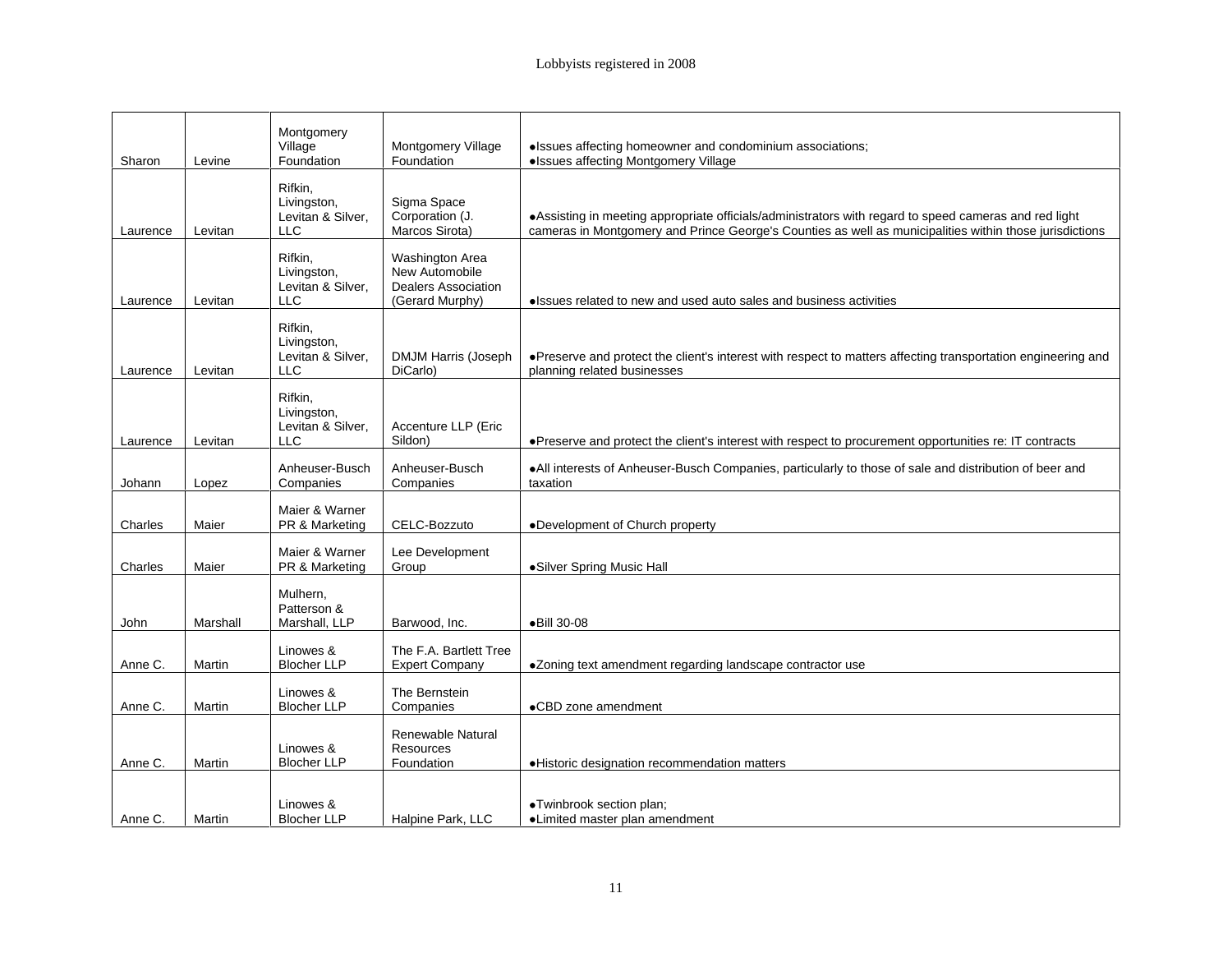| Anne C.           | Martin      | Linowes &<br><b>Blocher LLP</b> | Somerset<br>Development                    | ·Twinbrook Sector Plan                                                                                                |
|-------------------|-------------|---------------------------------|--------------------------------------------|-----------------------------------------------------------------------------------------------------------------------|
|                   |             |                                 |                                            |                                                                                                                       |
|                   |             |                                 |                                            |                                                                                                                       |
|                   |             | Linowes and                     | Society of American<br>Foresters           |                                                                                                                       |
| Anne C.           | Martin      | Blocher, LLP                    |                                            | . Wild acres nomination for historical preservation                                                                   |
| Samantha          |             | Linowes &                       | Mary, Jane, and                            | ·Sale of Damascus Farm;                                                                                               |
|                   | Mazo        | <b>Blocher LLP</b>              | Douglas King                               | •Damascus Master Plan                                                                                                 |
|                   |             |                                 |                                            |                                                                                                                       |
| Michael           | McSherry    |                                 | NNPII Clarksburg,<br><b>LLC</b>            | .Approval of CTC site plan;<br>•Approval of CTC Development District                                                  |
|                   |             |                                 |                                            |                                                                                                                       |
|                   |             | Jewish                          |                                            | ·HHS, multicultural concerns                                                                                          |
|                   |             | Community                       |                                            | •Grants;                                                                                                              |
| Sarah             |             | Relations<br>Council            | Jewish Community<br>Relations Council      | • Arts and humanities<br>·Education                                                                                   |
|                   | Meytin      |                                 |                                            |                                                                                                                       |
|                   |             |                                 |                                            | •Land use;                                                                                                            |
|                   |             | Audubon                         |                                            | . Water quality protection and restoration                                                                            |
|                   | Milmoe      | Naturalist<br>Society           | Audubon Naturalist<br>Society              | ·Climate change;<br>·Habitat protection                                                                               |
| Dolores           |             |                                 |                                            |                                                                                                                       |
|                   |             |                                 | Coalition for a                            |                                                                                                                       |
| Matthew           |             |                                 | Competitive Taxicab                        | • Pending taxicab regulations and programs associated with Chapter 53;<br>● Legislation and amendments to Chapter 53; |
| and David Mohebbi |             | Regency Cab                     | Industry "CCTI"                            | • Fiscal year budgets and planning                                                                                    |
|                   |             |                                 | Artery Development,                        |                                                                                                                       |
|                   |             | Linowes &                       | LLC/Elm Street                             |                                                                                                                       |
| John R.           | Orrick, Jr. | Blocher LLP                     | Development                                | ·Clarksburg Village/Clarksburg Skylark Development District                                                           |
|                   |             |                                 |                                            |                                                                                                                       |
|                   |             | Linowes &                       | Newland<br>Communities,                    | ·Clarksburg Town Center Development District (Combined);                                                              |
| John R.           | Orrick, Jr. | <b>Blocher LLP</b>              | LLC/P/C                                    | •Clarksburg Town Center Development District (solely Newlands)                                                        |
|                   |             |                                 |                                            |                                                                                                                       |
|                   |             |                                 |                                            | ●ZTA 08-14;                                                                                                           |
|                   |             | <b>Garson Claxton</b>           | Promark/Lake<br><b>Waverley Associates</b> | .White Flint Sector Plan;<br>General land use matters                                                                 |
| Jerry             | Pasternak   |                                 |                                            |                                                                                                                       |
|                   |             |                                 |                                            |                                                                                                                       |
| <b>Jerry</b>      | Pasternak   | <b>Garson Claxton</b>           | Regency Cab                                | •Legislation and regulations associated with Chapter 53                                                               |
|                   |             |                                 |                                            |                                                                                                                       |
|                   | Pasternak   | Garson Claxton,<br>LLC          | B-1 Technologies,<br><b>LLC</b>            | $\bullet$ Bingo                                                                                                       |
| <u>Jerry</u>      |             |                                 |                                            |                                                                                                                       |
| Jerry             | Pasternak   |                                 | Percontee, Inc.                            | •Development Project on Route 29                                                                                      |
|                   |             |                                 |                                            |                                                                                                                       |
|                   | Perrine     | <b>Philip Perrine</b>           | Hopkins & Porter                           |                                                                                                                       |
| Philip            |             |                                 | (Guy Summer)                               | . .10-year water and sewer category change                                                                            |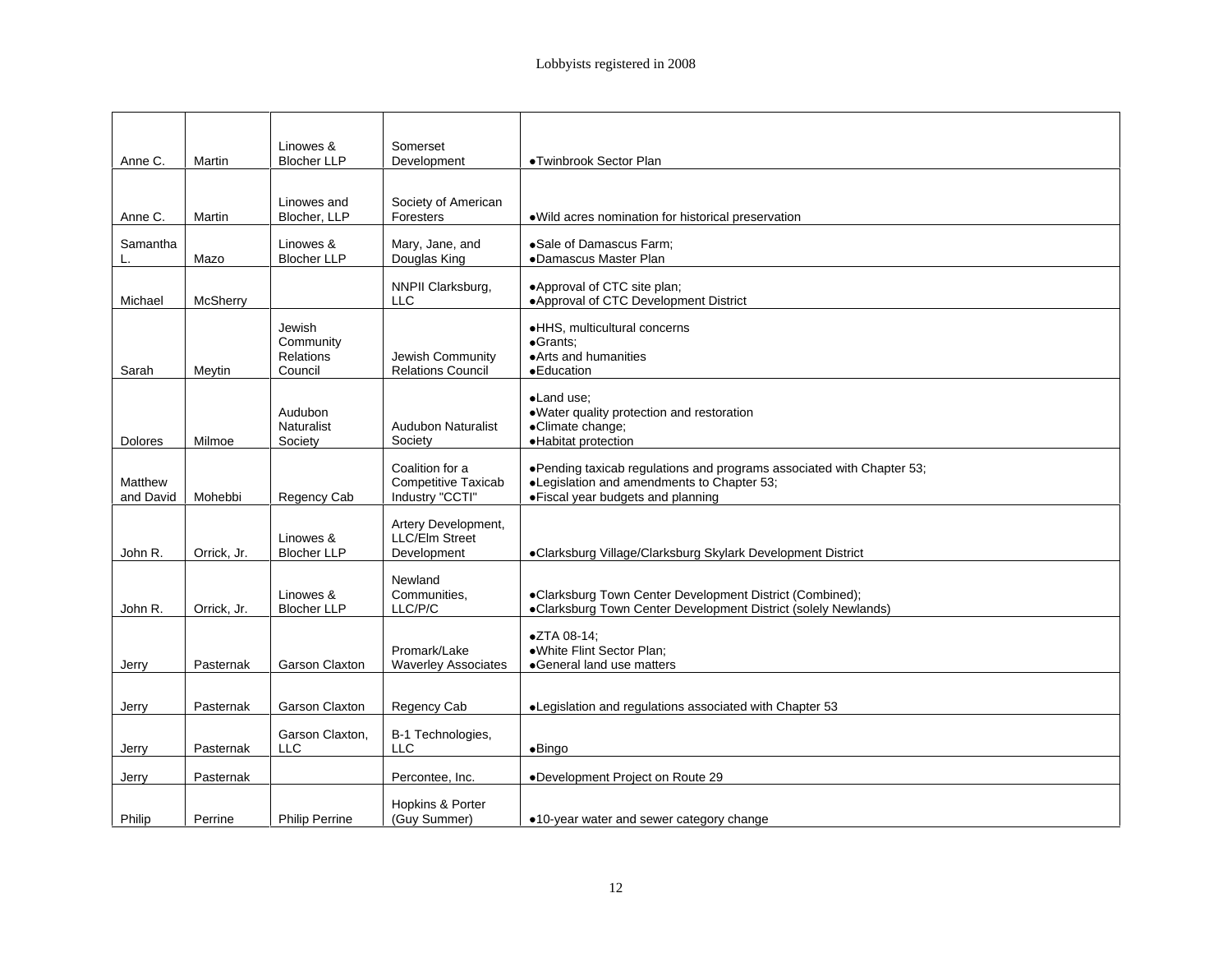| Philip<br>Alexis H.<br>Peters<br>Reza<br>Nancy P. | Perrine<br>Raoofi<br>Regelin | <b>Philip Perrine</b><br>Shulman,<br>Rogers, Gandal,<br>Pordy & Ecker,<br>P.A.<br><b>Action Taxi</b><br>Shulman,<br>Rogers, Gandal,<br>Pordy & Ecker,<br><b>P.A.</b> | First Baptist Church<br>of Wheaton (Pastor<br>Edward Williams)<br>Strathmore Hall<br>Foundation, Inc.<br>Coalition for a<br><b>Competitive Taxicab</b><br>Industry "CCTI"<br>Aldon Management<br>Corporation/7900 | •10-year water and sewer category change<br>·Proposed revision to Montgomery County noise ordinance<br>. Pending taxicab regulations and programs associated with Chapter 53;<br>•Legislation and amendments to Chapter 53;<br>· Fiscal year budgets and planning<br>•Battery Lane District<br>·Sectional map amendments<br>·Woodmont Triangle Sector Plan (gig 119)                                                                                                                                                            |
|---------------------------------------------------|------------------------------|----------------------------------------------------------------------------------------------------------------------------------------------------------------------|-------------------------------------------------------------------------------------------------------------------------------------------------------------------------------------------------------------------|---------------------------------------------------------------------------------------------------------------------------------------------------------------------------------------------------------------------------------------------------------------------------------------------------------------------------------------------------------------------------------------------------------------------------------------------------------------------------------------------------------------------------------|
|                                                   |                              |                                                                                                                                                                      |                                                                                                                                                                                                                   |                                                                                                                                                                                                                                                                                                                                                                                                                                                                                                                                 |
|                                                   |                              |                                                                                                                                                                      |                                                                                                                                                                                                                   |                                                                                                                                                                                                                                                                                                                                                                                                                                                                                                                                 |
|                                                   |                              |                                                                                                                                                                      |                                                                                                                                                                                                                   |                                                                                                                                                                                                                                                                                                                                                                                                                                                                                                                                 |
|                                                   |                              |                                                                                                                                                                      |                                                                                                                                                                                                                   |                                                                                                                                                                                                                                                                                                                                                                                                                                                                                                                                 |
|                                                   |                              |                                                                                                                                                                      |                                                                                                                                                                                                                   |                                                                                                                                                                                                                                                                                                                                                                                                                                                                                                                                 |
|                                                   |                              |                                                                                                                                                                      | Associates                                                                                                                                                                                                        | ·Zoning Text Amendments (gig 119)<br>•MPDU legislation (gig 119)                                                                                                                                                                                                                                                                                                                                                                                                                                                                |
| Reid<br>Elsie                                     |                              | Furey, Doolan &<br>Abell. LLP                                                                                                                                        | Westfield, LLC                                                                                                                                                                                                    | . Represent interests of Westfield, LLC in the redevelopment of Wheaton Plaza before all agencies of<br>aovernment                                                                                                                                                                                                                                                                                                                                                                                                              |
| Elsie<br>Reid                                     |                              | Furey, Doolan &<br>Abell, LLP                                                                                                                                        | Roman Catholic<br>Archdiocese of<br>Washington                                                                                                                                                                    | •Monitoring and testifying to the zoning in respect of land use regulations and proposed changes to the<br>zoning and subdivision ordinances<br>•Commenting upon executive and legislative proposals pertaining to special exceptions and the<br>development review process<br>• Participation in the appropriations process as it affects social services and affordable housing<br>. Representing the interests of the religious corporation on any issue that may come before County<br>Council and/or executive departments |
| Reid<br>Elsie                                     |                              | Furey, Doolan &<br>Abell. LLP                                                                                                                                        | Francine Hayward                                                                                                                                                                                                  | •Contact Councilmembers regarding trail way matters before the Montgomery County Planning Board                                                                                                                                                                                                                                                                                                                                                                                                                                 |
| Elsie<br>Reid                                     |                              | Furey, Doolan &<br>Abell, LLP                                                                                                                                        | American Financial<br>Services Association                                                                                                                                                                        | . Represent the interest of American Financial Services Association regarding legislation introduced and<br>being considered by Montgomery County Council (Bill 36-04)                                                                                                                                                                                                                                                                                                                                                          |
| Reid<br>Elsie L.                                  |                              | Furey, Doolan & David and Paula<br>Abell, LLP                                                                                                                        | Miller                                                                                                                                                                                                            | . Opposition to incorporation of Rollingwood                                                                                                                                                                                                                                                                                                                                                                                                                                                                                    |
| Ronald E. Resh                                    |                              |                                                                                                                                                                      | The Greater<br>Bethesda-Chevy<br>Chase Chamber of<br>Commerce                                                                                                                                                     | ●Purple Line light rail<br>·Health care insurance<br>•General business issues and land use matters affecting greater Bethesda-Chevy Chase                                                                                                                                                                                                                                                                                                                                                                                       |
| Susan M.   Reutersham                             |                              |                                                                                                                                                                      | Holland & Knight   Naples Commercial<br>LLC.                                                                                                                                                                      | •General land use matters and legislation                                                                                                                                                                                                                                                                                                                                                                                                                                                                                       |
| Susan M. Reutersham                               |                              |                                                                                                                                                                      | Holland & Knight, Lee Development<br>Group                                                                                                                                                                        | ●Zoning Text Amendment 08-15;<br>·Subdivision Regulation Amendment 08-03;<br>•General land use matters and legislation                                                                                                                                                                                                                                                                                                                                                                                                          |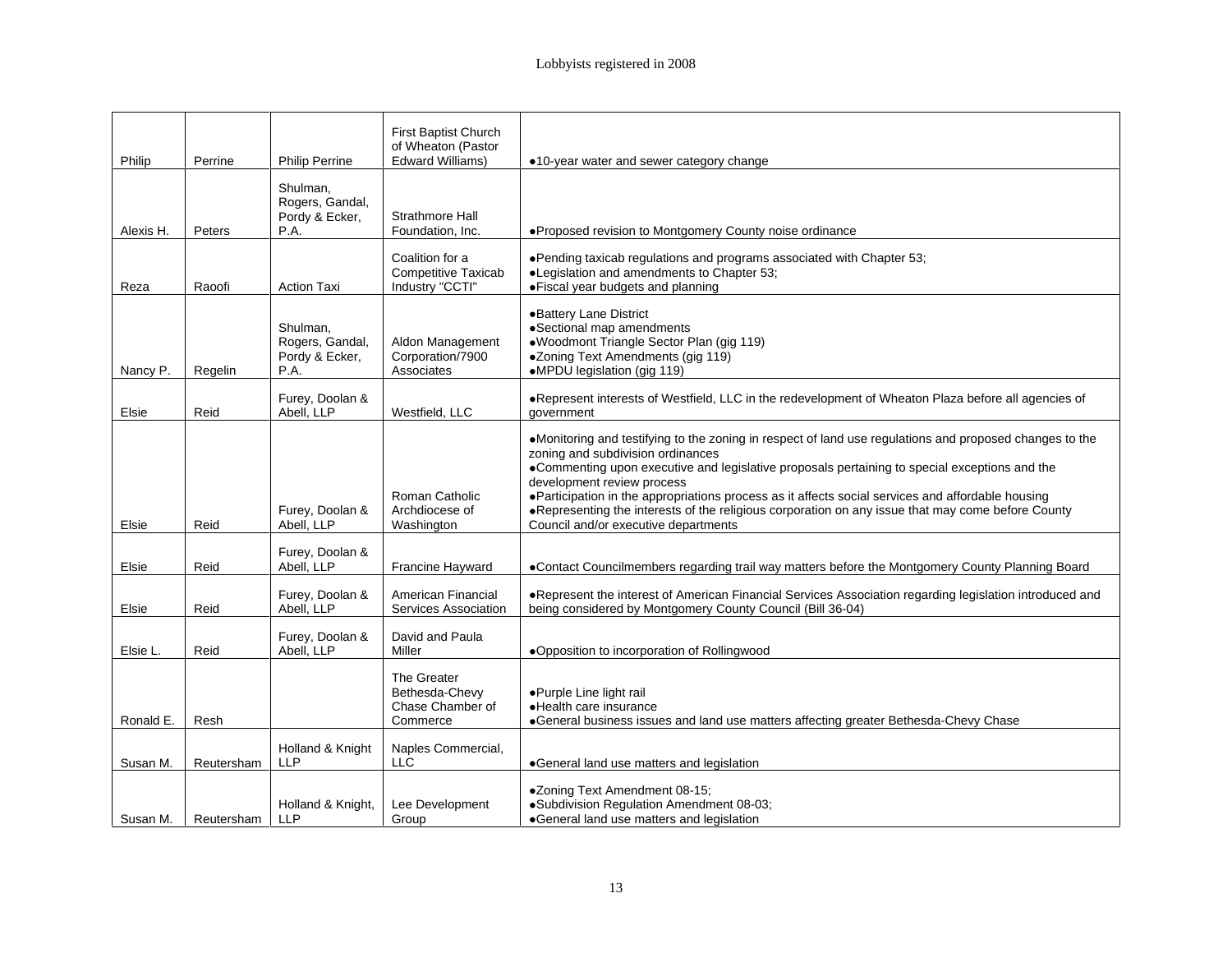| William | Riggins      | Linowes &<br><b>Blocher LLP</b> | Lipnick Construction<br>Company    | [none given]                                                                                                                                                                        |
|---------|--------------|---------------------------------|------------------------------------|-------------------------------------------------------------------------------------------------------------------------------------------------------------------------------------|
|         |              |                                 |                                    |                                                                                                                                                                                     |
|         |              | Lerch, Early &                  |                                    |                                                                                                                                                                                     |
| Steven  | Robins       | Brewer,<br>Chartered            | The JBG Companies                  | ·White Flint Sector Plan;<br>•Growth Policy matters                                                                                                                                 |
|         |              |                                 |                                    |                                                                                                                                                                                     |
|         |              | Lerch, Early &                  |                                    | ●FY09-14 CIP;                                                                                                                                                                       |
| Steven  | Robins       | Brewer, Chtd.                   |                                    | JBG Properties, Inc.   .Zoning Text Amendment 07-17                                                                                                                                 |
|         |              | Lerch, Early &                  |                                    | •Music venue in Silver Spring, MD;                                                                                                                                                  |
| Steven  | Robins       | Brewer, Chtd.                   | I.M.P.                             | ● Possible County Council appropriation of funds for a music venue in Silver Spring, MD                                                                                             |
|         |              |                                 |                                    |                                                                                                                                                                                     |
| Steven  | Robins       | Lerch, Early &<br>Brewer, Chtd. |                                    | JBG Properties, Inc.   .Zoning Text Amendment 08-14 - TMX Zone                                                                                                                      |
|         |              |                                 |                                    |                                                                                                                                                                                     |
|         |              | Rifkin,<br>Livingston,          |                                    |                                                                                                                                                                                     |
|         |              | Levitan & Silver,               |                                    |                                                                                                                                                                                     |
| Joel    | Rozner       | <b>LLC</b>                      |                                    | DMJM Harris (Joseph   • Preserve and protect the client's interest with respect to matters affecting transportation engineering and<br>DiCarlo) planning related businesses         |
|         |              | Rifkin,                         |                                    |                                                                                                                                                                                     |
|         |              | Livingston,                     | Sigma Space                        |                                                                                                                                                                                     |
|         |              | Levitan & Silver,               |                                    |                                                                                                                                                                                     |
| Joel    | Rozner       | LLC                             | Corporation (J.<br>Marcus Sirota)  | • Assisting in meeting appropriate officials/administrators with regard to speed cameras and red light cameras in Montgomery and Prince George's Counties as well as municipalities |
|         |              | Rifkin,                         |                                    |                                                                                                                                                                                     |
|         |              | Livingston                      | Washington Area<br>New Automobile  |                                                                                                                                                                                     |
|         |              | Levitan & Silver,               | <b>Dealers Association</b>         |                                                                                                                                                                                     |
| Joel    | Rozner       | <b>LLC</b>                      | (Gerard Murphy)                    | • Issues related to new and used auto sales and business activities                                                                                                                 |
| Barbara |              | Linowes &                       | <b>Bethel World</b>                |                                                                                                                                                                                     |
|         | Sears        | <b>Blocher LLP</b>              | Outreach Church                    | • Headquarters campus                                                                                                                                                               |
|         |              |                                 |                                    |                                                                                                                                                                                     |
| Barbara | Sears        | Linowes &<br><b>Blocher LLP</b> | Artery Development<br>Company, LLC | •Konterra property                                                                                                                                                                  |
|         |              |                                 |                                    |                                                                                                                                                                                     |
| Barbara |              | Linowes &                       | <b>Federal Realty</b>              |                                                                                                                                                                                     |
|         | Sears        | <b>Blocher LLP</b>              | <b>Investment Trust</b>            | ·Mid-Pike Plaza                                                                                                                                                                     |
| Barbara |              | Linowes &                       |                                    |                                                                                                                                                                                     |
|         | Sears        | <b>Blocher LLP</b>              | Foulger-Pratt<br>Companies         | •Ourisman property                                                                                                                                                                  |
| Barbara |              | Linowes &                       |                                    |                                                                                                                                                                                     |
|         | Sears        | <b>Blocher LLP</b>              | Home Properties                    | •Falkland Chase development                                                                                                                                                         |
|         |              |                                 |                                    |                                                                                                                                                                                     |
| Barbara | <b>Sears</b> | Linowes &<br><b>Blocher LLP</b> |                                    |                                                                                                                                                                                     |
|         |              |                                 |                                    | Suburban Hospital   .8600 Old Georgetown Road                                                                                                                                       |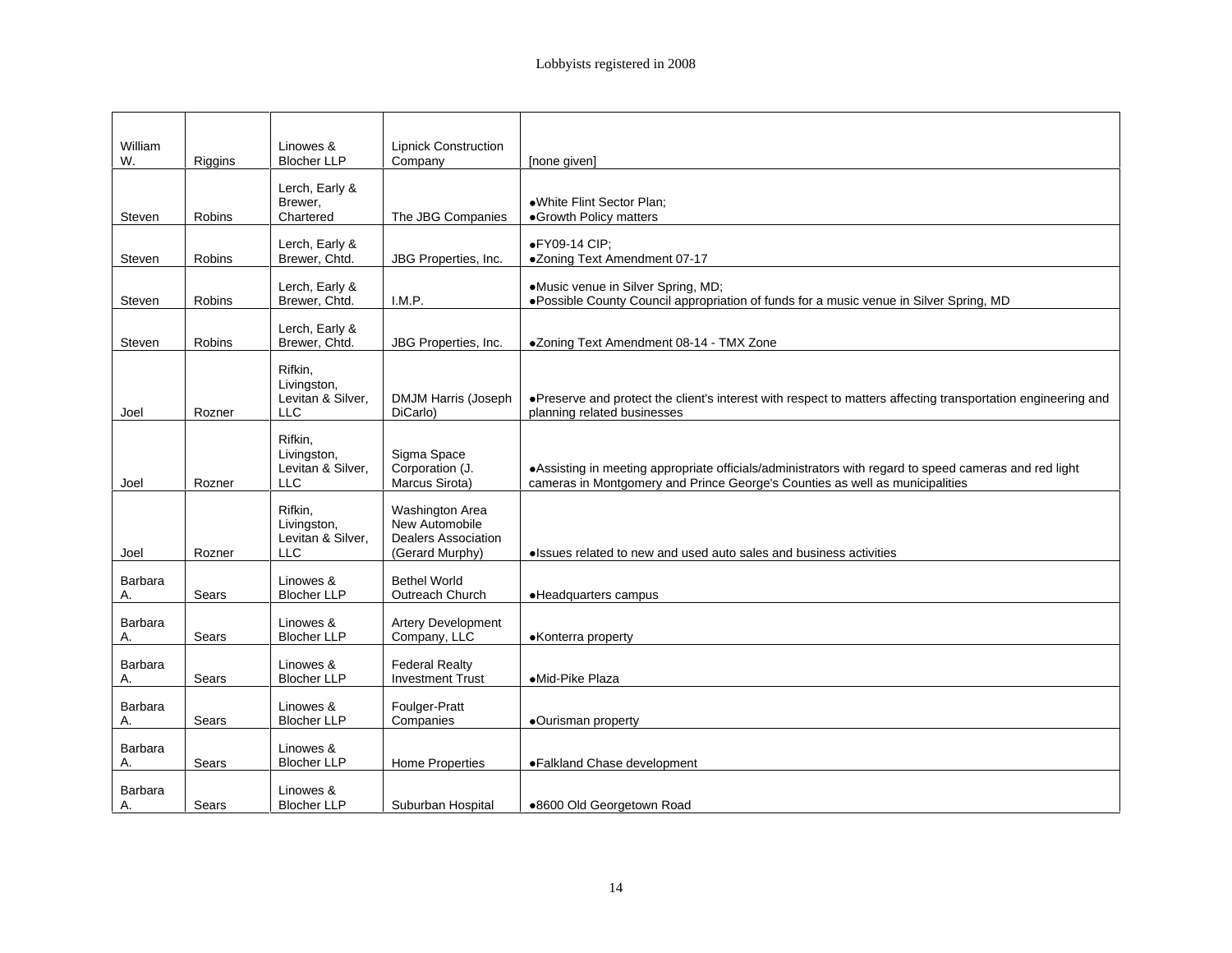| Barbara<br>Sears    | Linowes &<br>Blocher LLP                      | Foulger-Pratt<br>Companies, Inc.          |                                        | •Montgomery College Germantown Campus                    |
|---------------------|-----------------------------------------------|-------------------------------------------|----------------------------------------|----------------------------------------------------------|
|                     |                                               |                                           |                                        |                                                          |
| Barbara<br>Sears    | Linowes and<br>Blocher, LLP                   |                                           | Casey Management,                      | •Sunrise Farm                                            |
|                     |                                               |                                           |                                        |                                                          |
|                     | Alexander &                                   | Distilled Spirits<br>Council of the U.S.  |                                        |                                                          |
| Robin<br>Shaivitz   | Cleaver, P.A.                                 |                                           |                                        | Sale and distribution of beverage and alcohol            |
|                     | Shulman,<br>Rogers, Gandal,                   |                                           |                                        |                                                          |
|                     | Pordy & Ecker,                                | Nobel Learning                            |                                        |                                                          |
| Lawrence   Shulman  |                                               | Communities, Inc.                         |                                        | •Montgomery County closed school policy                  |
|                     |                                               |                                           |                                        | •Master Plans                                            |
|                     | Shulman,<br>Rogers, Gandal,                   |                                           |                                        | •Zoning                                                  |
|                     | Pordy & Ecker,                                | Eastern Diversified                       |                                        | •Land use development and approvals                      |
| Lawrence Shulman    |                                               | Properties, Inc.                          |                                        | •Matters related to the above                            |
|                     | Shulman,                                      |                                           |                                        | ●Takoma/Langley Transit Center                           |
| Lawrence            | Rogers, Gandal<br>Pordy & Ecker,              |                                           | Land Fair Properties,                  | • Acquisition and land use matters associated therewith  |
| Shulman             | PA                                            | LLC, T/A Reliable                         |                                        | •Related matters                                         |
|                     | Shulman,                                      |                                           |                                        |                                                          |
|                     | Rogers, Gandal,<br>Pordy & Ecker,             |                                           |                                        |                                                          |
| Lawrence<br>Shulman | P.A.                                          | Strathmore Hall<br>Foundation, Inc.       |                                        | ● Proposed revision to Montgomery County noise ordinance |
|                     |                                               |                                           |                                        |                                                          |
|                     | Shulman,<br>Rogers, Gandal,                   |                                           | Coalition for a<br>Competitive Taxicab |                                                          |
| Lawrence            | Pordy & Ecker,                                | Industry, Inc.                            |                                        |                                                          |
| Shulman             |                                               | ("CCTI")                                  |                                        | . Taxi legislation and related laws                      |
|                     |                                               |                                           |                                        |                                                          |
|                     | Shulman,<br>Rogers, Gandal,<br>Pordy & Ecker, |                                           |                                        |                                                          |
| Lawrence            |                                               | Unity Disposal &<br>Recycling, L.L.C.     |                                        | ● Fuel price adjustment                                  |
| Shulman             |                                               | (Bruce Bates)<br><b>Sharp Electronics</b> |                                        | Diesel fuel issues                                       |
|                     |                                               | Corporation, t/a                          |                                        |                                                          |
|                     | Shulman,<br>Rogers, Gandal,                   | Sharp Business                            |                                        |                                                          |
| Lawrence<br>Shulman | Pordy & Ecker,                                | Systems,<br>Washington, DC                |                                        | •Procurement                                             |
|                     |                                               |                                           |                                        |                                                          |
|                     | Shulman,<br>Rogers, Gandal                    |                                           |                                        |                                                          |
| Lawrence            | Pordy & Ecker,                                | Potomac Disposal,                         |                                        | ●Fuel price adjustment;<br>●Diesel fuel issues           |
| Shulman             | P.A                                           | Inc. (Stan Levine)                        |                                        |                                                          |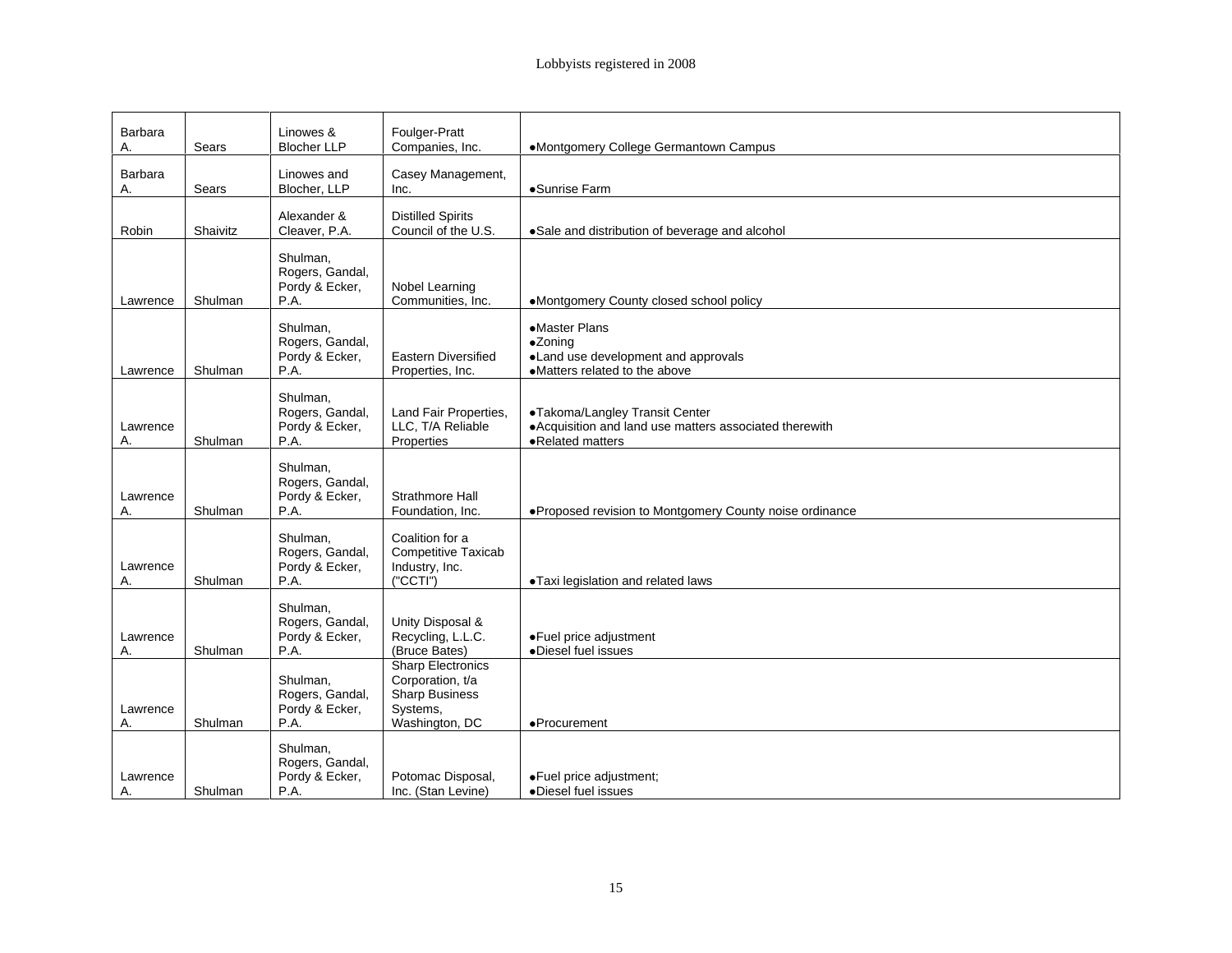|                |          | Shulman,                                                   |                                              |                                                                                                       |
|----------------|----------|------------------------------------------------------------|----------------------------------------------|-------------------------------------------------------------------------------------------------------|
| Lawrence       |          | Rogers, Gandal,<br>Pordy & Ecker,<br><b>P.A.</b>           | Potomac Disposal,                            | ● Problems in connection with Subdistrict B                                                           |
|                | Shulman  |                                                            | Inc.                                         |                                                                                                       |
| Lawrence       |          | Shulman,<br>Rogers, Gandal,<br>Pordy & Ecker,              | Ecology Services Inc.<br>(Timothy Osborne,   | ● Fuel price adjustment;                                                                              |
|                | Shulman  | P.A.                                                       | President)                                   | •Diesel fuel issues                                                                                   |
| Lawrence       | Shulman  | Shulman,<br>Rogers, Gandal,<br>Pordy & Ecker,              | Potomac Disposal,<br>Inc.                    | ·Sadesky/Old Dover Road                                                                               |
|                |          |                                                            |                                              |                                                                                                       |
| Lawrence       | Shulman  | Shulman,<br>Rogers, Gandal,<br>Pordy & Ecker,<br><b>PA</b> | Strathmore Hall<br>Foundation, Inc.          | . ASHA property - possible rezoning of neighboring property                                           |
|                |          |                                                            |                                              |                                                                                                       |
| Stacy          | Silber   | Holland & Knight,<br><b>LLP</b>                            | <b>Adventist Health</b><br>Care              | •County health matters in Montgomery County;<br>•Matters relating to Adventist HealthCare             |
| Greg           | Stanford |                                                            | NNPII Clarksburg,<br>LLC                     | . Approval of CTC site plan;<br>● Approval of CTC Development District                                |
| Nancy          | Stoner   |                                                            | <b>Natural Resources</b><br>Defense Council  | · Environmental protection issues                                                                     |
| Paul           | Sweet    |                                                            | NNPII Clarksburg,<br>LLC                     | .Approval of CTC site plan;<br>. Approval of CTC Development District                                 |
| Jeff           | Taylor   |                                                            | NNPII Clarksburg,<br>LLC                     | Approval of CTC site plan;<br>. Approval of CTC Development District                                  |
|                |          |                                                            | Restaurant                                   |                                                                                                       |
| Melvin         | Thompson | Restaurant<br>Association of<br>Maryland                   | Association of<br>Maryland (Lynn<br>Martins) | . Restaurant, food service, and hospitality issues<br>•Menu/nutrition labeling; small business issues |
|                |          | Linowes &                                                  | Academy Child<br>Development Center,         |                                                                                                       |
| <b>Emily</b>   | Vaias    | <b>Blocher LLP</b>                                         | Inc.                                         | Growth Policy revisions affecting Academy's Special Exception                                         |
|                |          | Linowes &                                                  |                                              |                                                                                                       |
| Emily J. Vaias |          | Blocher LLP                                                | Yoav Katz                                    | •Spencerville Road improvements                                                                       |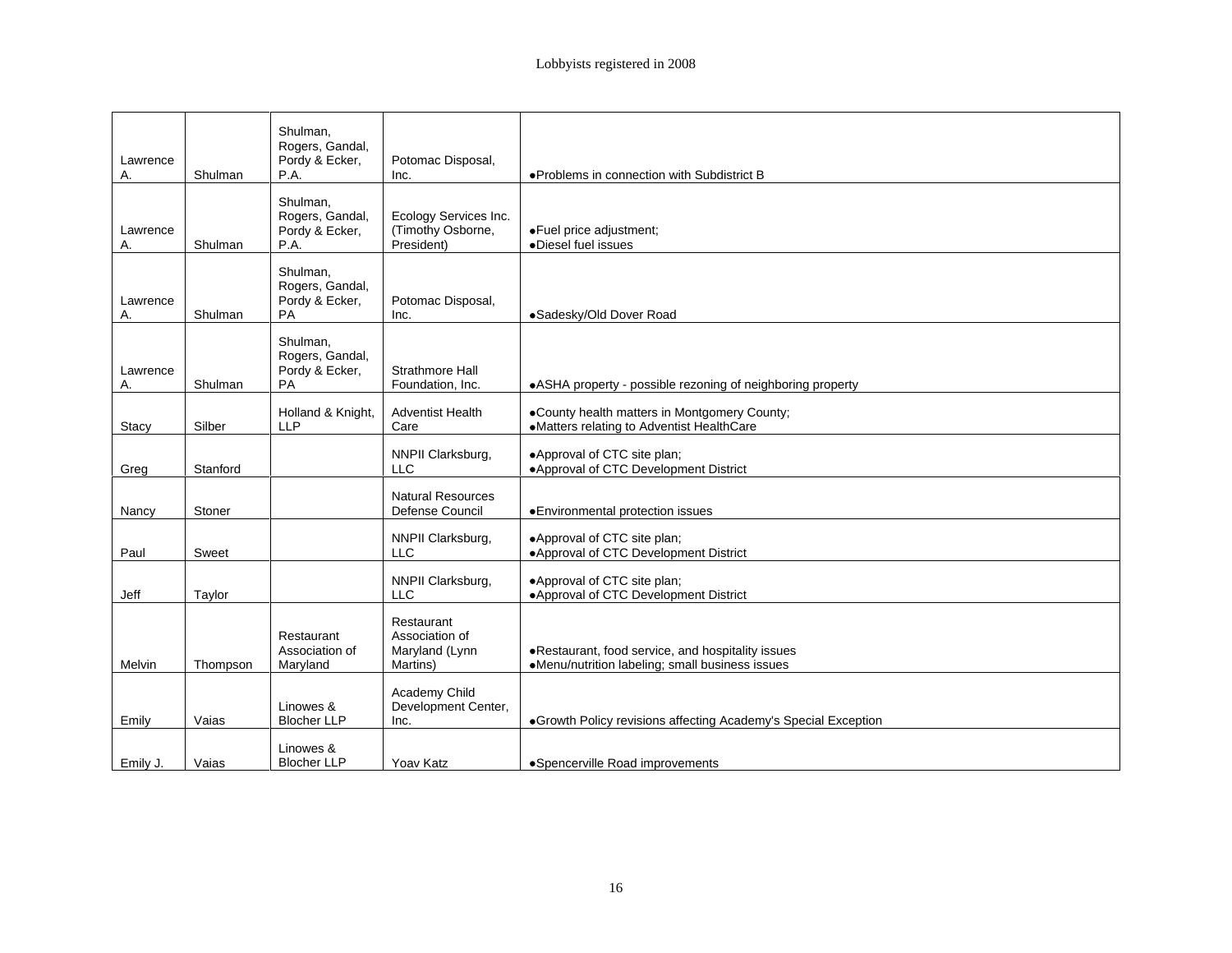|                    |                  | Shulman,<br>Rogers, Gandal,<br>Pordy & Ecker,              | Land Fair Properties,<br>LLC, T/A Reliable                                                                                                  | •Takoma/Langley Transit Center<br>• Acquisition and land use matters associated therewith                           |
|--------------------|------------------|------------------------------------------------------------|---------------------------------------------------------------------------------------------------------------------------------------------|---------------------------------------------------------------------------------------------------------------------|
| Anne<br>Marie      | Vassallo         | P.A.                                                       | Properties                                                                                                                                  | • Related matters                                                                                                   |
| Anne<br>Marie      | Vassallo         | Shulman,<br>Rogers, Gandal,<br>Pordy & Ecker,<br>P.A.      | A.R. Kronstadt Realty<br>Investors, Inc. (agent<br>for Randolph<br>Buildings LP,<br>Randolph Properties<br>LP, Randolph<br>Properties Inc.) | ·White Flint Sector Plan                                                                                            |
| Anne<br>Marie      | Vassallo         | Shulman,<br>Rogers, Gandal,<br>Pordy & Ecker,<br>P.A.      | <b>Sharp Electronics</b><br>Corporation, t/a<br>Sharp Business<br>Systems,<br>Washington, DC                                                | ·Procurement                                                                                                        |
| Anne<br>Marie      | Vassallo         | Shulman,<br>Rogers, Gandal,<br>Pordy & Ecker,<br><b>PA</b> | LiveNationWorldwide,<br>Inc.                                                                                                                | ·LiveNationWorldwide, Inc., property for Open Music Venue in Silver Spring                                          |
| Anne<br>Marie      | Vassallo         | Shulman,<br>Rogers, Gandal,<br>Pordy & Ecker,<br>PA        | Constantine & Helen<br>Greek Orthodox<br>Church                                                                                             | ·Sewer category change                                                                                              |
| Anne<br>Marie      | Vassallo         | Shulman,<br>Rogers, Gandal,<br>Pordy & Ecker,<br>PA        | Covenant Village,<br>LLC (c/o Tina)                                                                                                         | •Zoning text amendment                                                                                              |
| Mark               | Viani            | McGuireWoods                                               | <b>Evangelical Lutheran</b><br>Church of the<br>Redeemer                                                                                    | ·Damascus Master Plan<br>·General legislative matters                                                               |
|                    | Megan M. Wallace | Furey, Doolan &<br>Abell, LLP                              | Anheuser-Busch<br>Companies                                                                                                                 | . All interests of Anheuser-Busch Companies, particularly to those of sale and distribution of beer and<br>taxation |
|                    | Megan M. Wallace | Furey, Doolan &<br>Abell, LLP                              | Anheuser-Busch<br>Companies                                                                                                                 | . All interests of Anheuser-Busch Companies, particularly to those of sale and distribution of beer and<br>taxation |
| Scott C.   Wallace |                  | Linowes &<br><b>Blocher LLP</b>                            |                                                                                                                                             | Stellar Management   •The Enclave development                                                                       |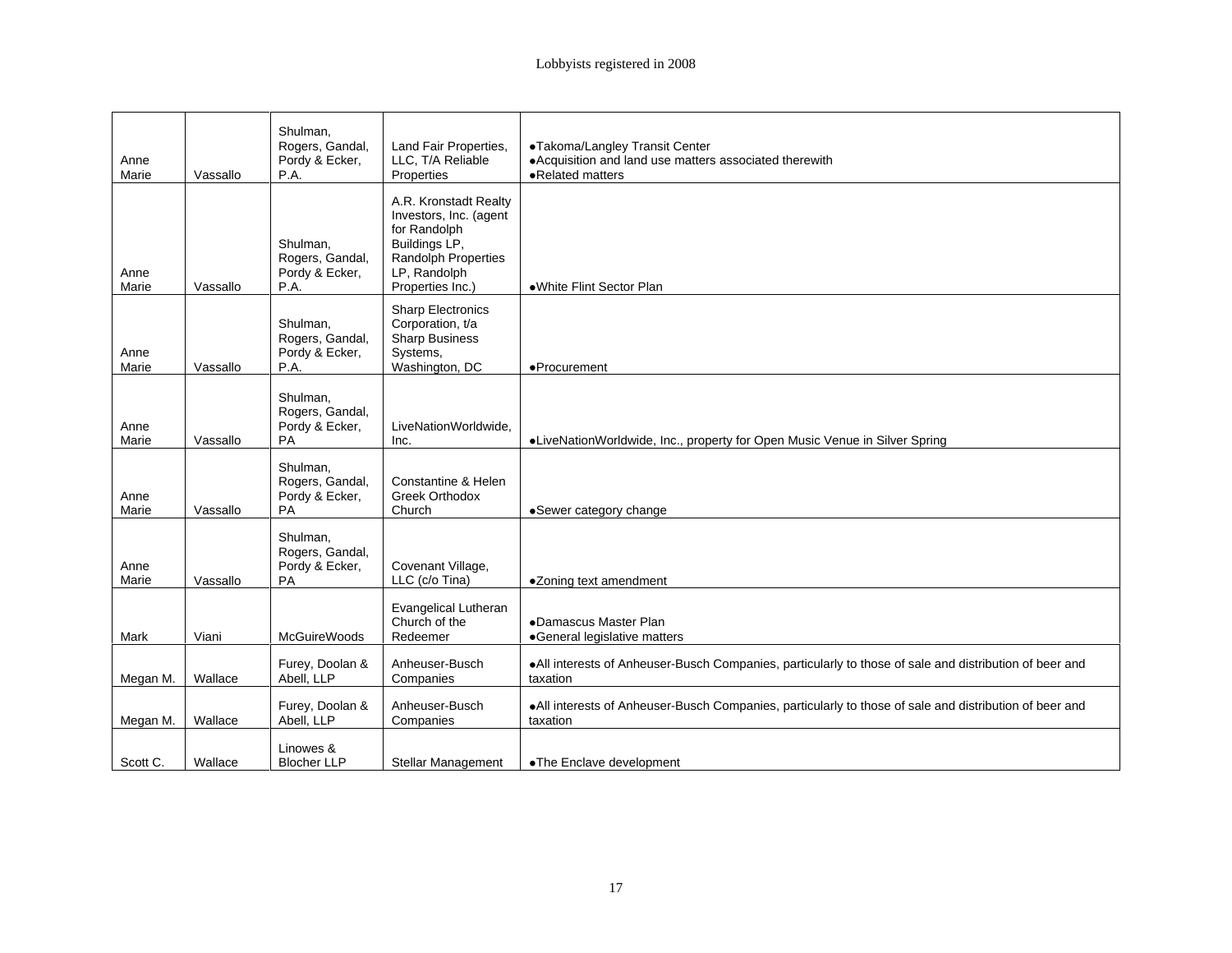|                 |             |                               |                                     | . All matters affecting a public utility (1st-half 08 rept has: Climate change legislation; Mid-Atlantic Power                |
|-----------------|-------------|-------------------------------|-------------------------------------|-------------------------------------------------------------------------------------------------------------------------------|
| Charles         | Washington  | Power Company   Power Company | Potomac Electric   Potomac Electric | Pathway; Carbon reduction initiatives; Green business certification; Carbon tax legislation; Sustainability<br>working group) |
| Rhoda           | Washington  |                               |                                     | Wal-Mart Stores, Inc.   ●Matters affecting the retail industries                                                              |
|                 |             | Linowes &                     |                                     |                                                                                                                               |
| Rachel          | Waterstradt | Blocher LLP                   | <b>Home Properties</b>              | ● Falkland Chase development                                                                                                  |
|                 |             |                               |                                     | All matters affecting a public utility;                                                                                       |
|                 |             |                               | Potomac Electric   Potomac Electric | · Climate change legislation; Mid-Atlantic Power Pathway; Carbon reduction initiatives; Green business                        |
| Kim             | Watson      | Power Company   Power Company |                                     | certification; Carbon tax legislation; Sustainability working group                                                           |
|                 |             |                               |                                     | •Real estate issues:                                                                                                          |
|                 |             |                               | <b>Greater Capital Area</b>         | •Land use matters;                                                                                                            |
|                 |             |                               | Association of                      | •Development and growth issues;                                                                                               |
| Meredith Weisel |             |                               | Realtors                            | $\bullet$ Taxes                                                                                                               |
|                 |             |                               | <b>Greater Washington</b>           | •Commercial real estate issues;                                                                                               |
|                 |             |                               | Commercial                          | •Land use matters;                                                                                                            |
|                 |             |                               | Association of                      | •Development and growth issues;                                                                                               |
| Meredith Weisel |             |                               | Realtors                            | $\bullet$ Taxes                                                                                                               |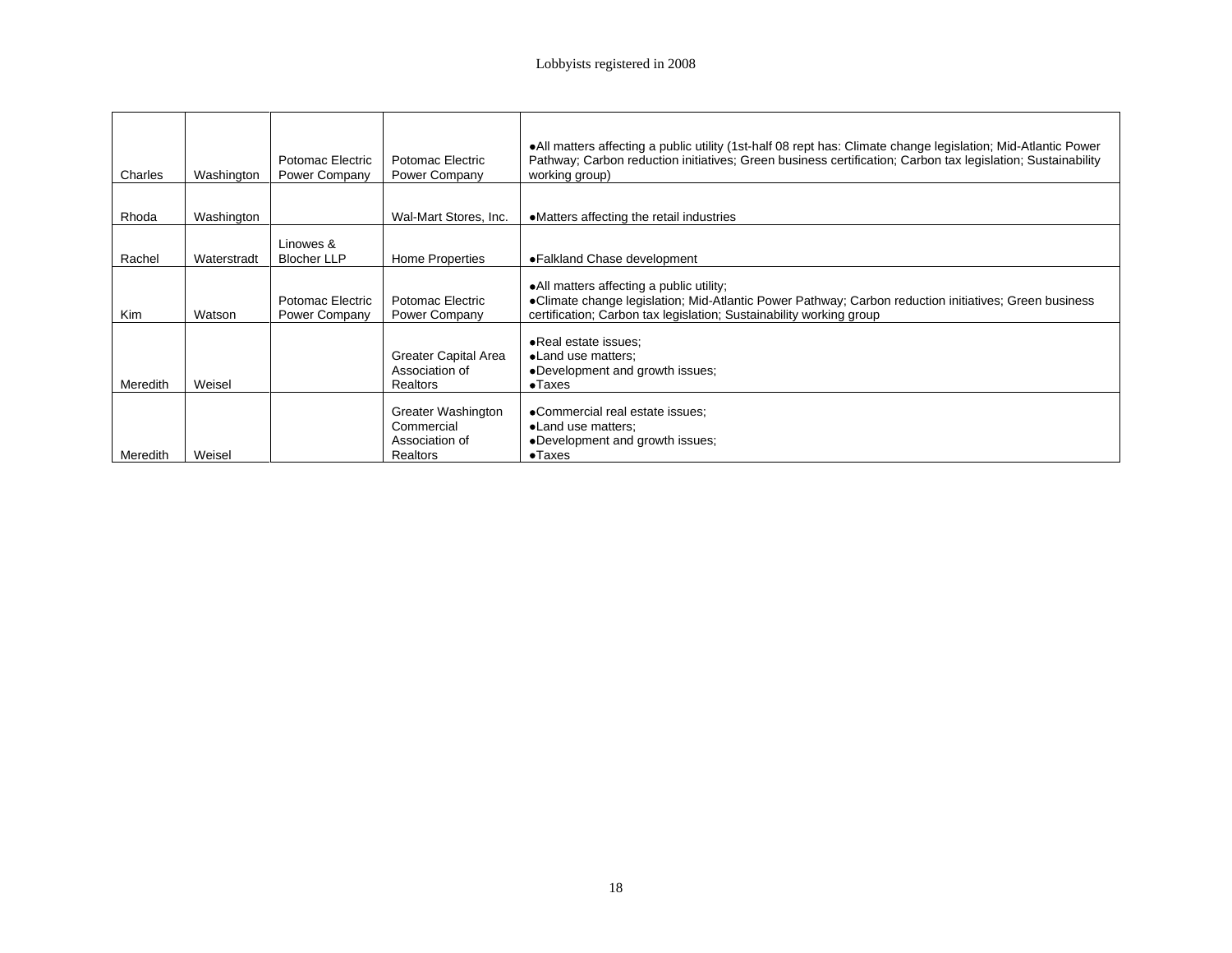## **Lobbying expenditures, 2008**

Table 1

## **Summary of the compensation and expenditures of registered lobbyists in 2008**

| Category                                                                       | <b>Amounts Jan-June</b> | <b>Amounts Jul-Dec</b> | 2008 Totals  |
|--------------------------------------------------------------------------------|-------------------------|------------------------|--------------|
|                                                                                | (dollars)               | (dollars)              | (dollars)    |
| 1. Meals and beverages                                                         | 22.00                   | $0.00\,$               | 22.00        |
| 2. Special events                                                              | 65,776.00               | 500.00                 | 66,276.00    |
| 3. Expenses for food                                                           | $0.00\,$                | $0.00\,$               | $0.00\,$     |
| 4. Gifts to or for public employees or their relatives                         | 0.00                    | 0.00                   | 0.00         |
| <b>5. Salaries</b>                                                             | 13,093.25               | 14,718.02              | 27,811.27    |
| 6. Office expenses                                                             | 9,322.43                | 14,036.16              | 23,358.59    |
| 7. Professional and technical research                                         | 5,000.00                | 50,500.00              | 55,500.00    |
| 8. Cost of publications                                                        | 8,200.00                | 10,450.00              | 18,650.00    |
| 9. Witness fees and expenses                                                   | 3650.84                 | 0.00                   | 3650.84      |
| 10. Total compensation paid to lobbyist                                        | 393,963.77              | 462,508.43             | 856,472.20   |
| Subtotal of sections 1-10                                                      | 499,028.29              | 552,712.61             | 1,051,740.90 |
| 11. Other expenses                                                             | 92.47                   | 326.40                 | 418.87       |
| <b>Beneficiaries of gifts</b>                                                  | $0.00\,$                | $0.00\,$               | $0.00\,$     |
| <b>Political contributions not associated with a registration: See Table 2</b> |                         |                        |              |
| <b>Total</b>                                                                   | 499,120.76              | 553,039.01             | 1,052,159.77 |